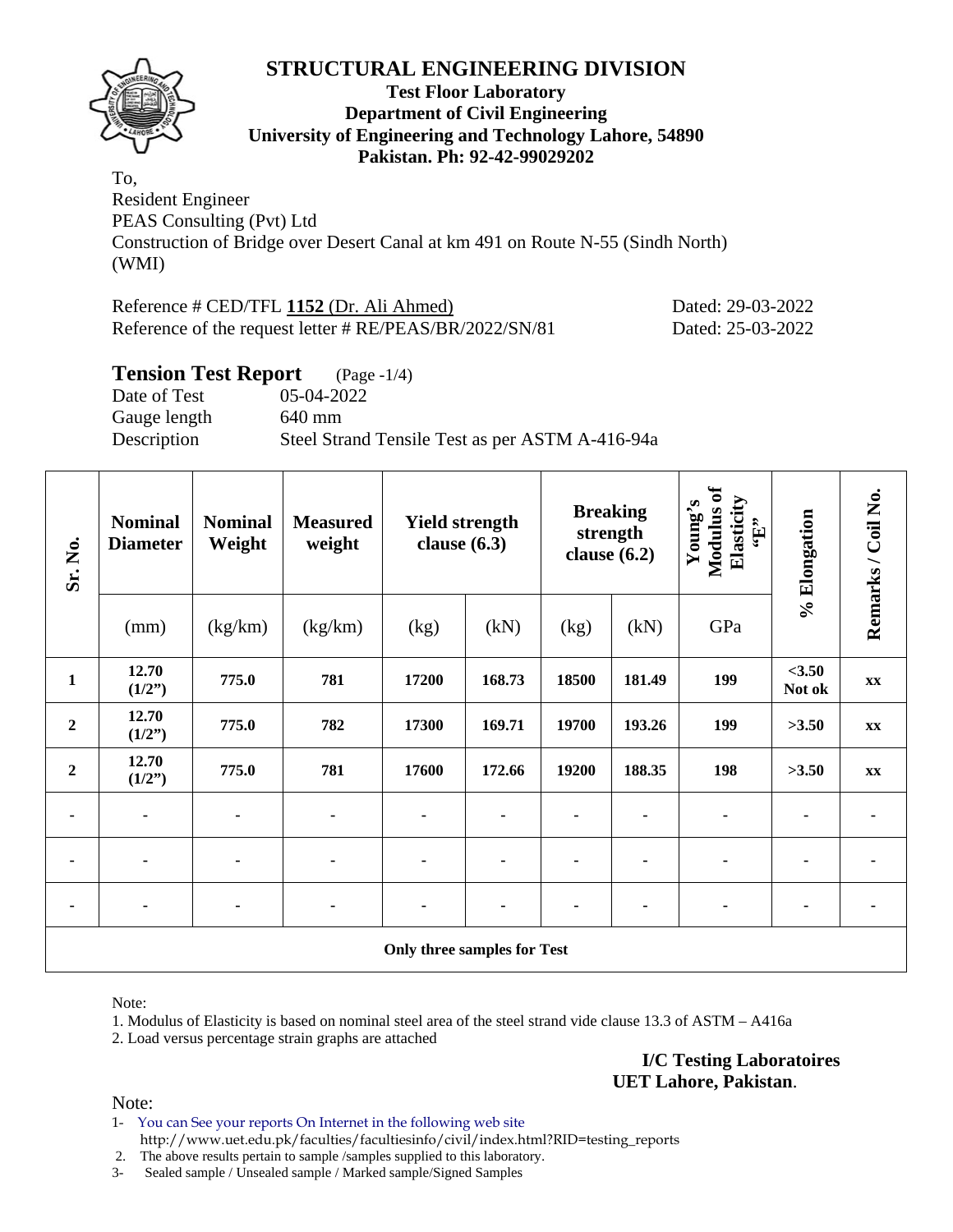#### **Test Floor Laboratory Department of Civil Engineering University of Engineering and Technology Lahore, 54890 Pakistan. Ph: 92-42-99029202**

To, Resident Engineer PEAS Consulting (Pvt) Ltd Construction of Bridge over Desert Canal at km 491 on Route N-55 (Sindh North) (WMI)

Reference # CED/TFL **1152** (Dr. Ali Ahmed) Dated: 29-03-2022 Reference of the request letter # RE/PEAS/BR/2022/SN/81 Dated: 25-03-2022

**Graph**  $(Page - 2/4)$ 



**I/C Testing Laboratoires UET Lahore, Pakistan**.

- 1- You can See your reports On Internet in the following web site http://www.uet.edu.pk/faculties/facultiesinfo/civil/index.html?RID=testing\_reports
- 2. The above results pertain to sample /samples supplied to this laboratory.
- 3- Sealed sample / Unsealed sample / Marked sample/Signed Samples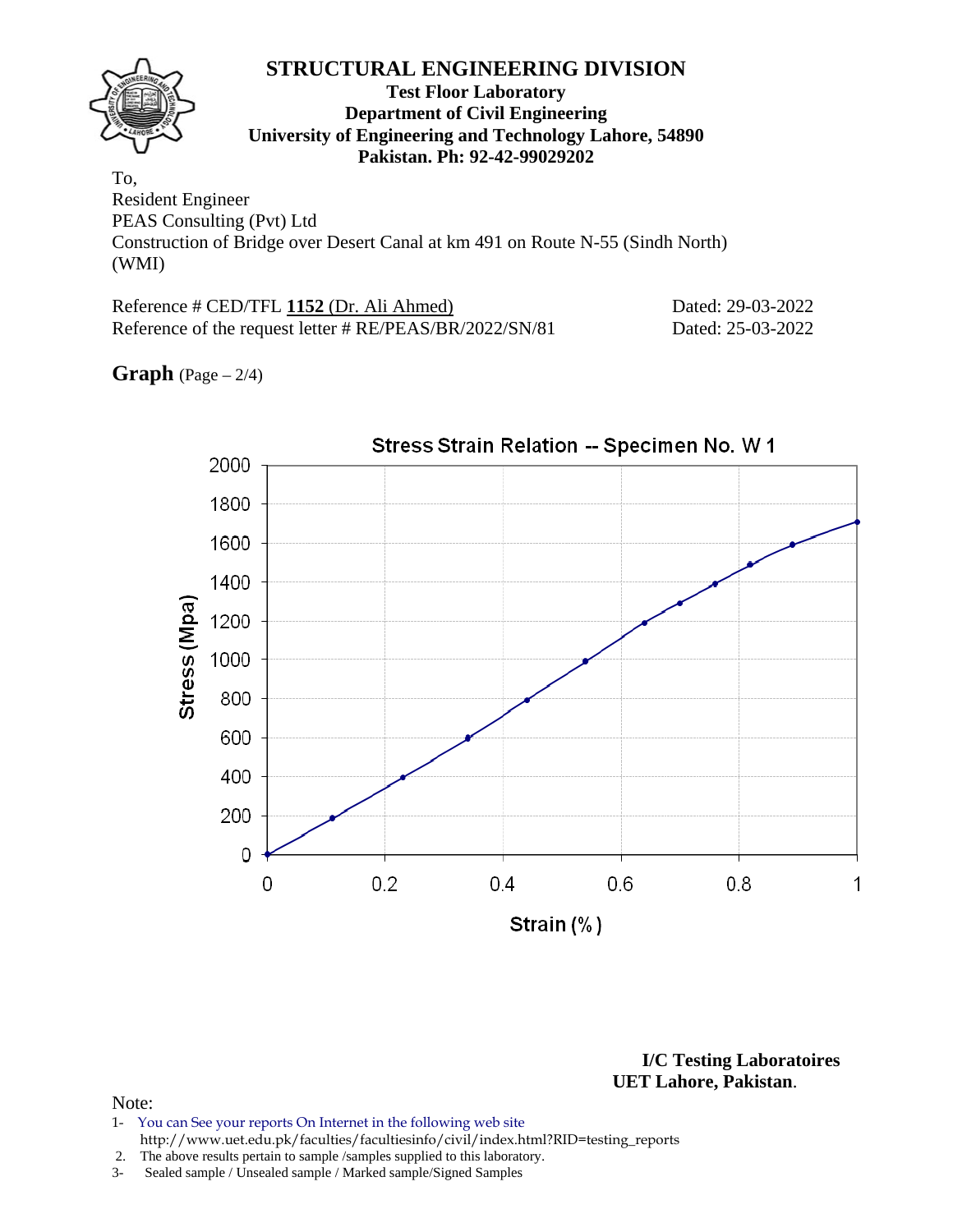#### **Test Floor Laboratory Department of Civil Engineering University of Engineering and Technology Lahore, 54890 Pakistan. Ph: 92-42-99029202**

To, Resident Engineer PEAS Consulting (Pvt) Ltd Construction of Bridge over Desert Canal at km 491 on Route N-55 (Sindh North) (WMI)

Reference # CED/TFL **1152** (Dr. Ali Ahmed) Dated: 29-03-2022 Reference of the request letter # RE/PEAS/BR/2022/SN/81 Dated: 25-03-2022

**Graph** (Page – 3/4)



**I/C Testing Laboratoires UET Lahore, Pakistan**.

- 1- You can See your reports On Internet in the following web site http://www.uet.edu.pk/faculties/facultiesinfo/civil/index.html?RID=testing\_reports
- 2. The above results pertain to sample /samples supplied to this laboratory.
- 3- Sealed sample / Unsealed sample / Marked sample/Signed Samples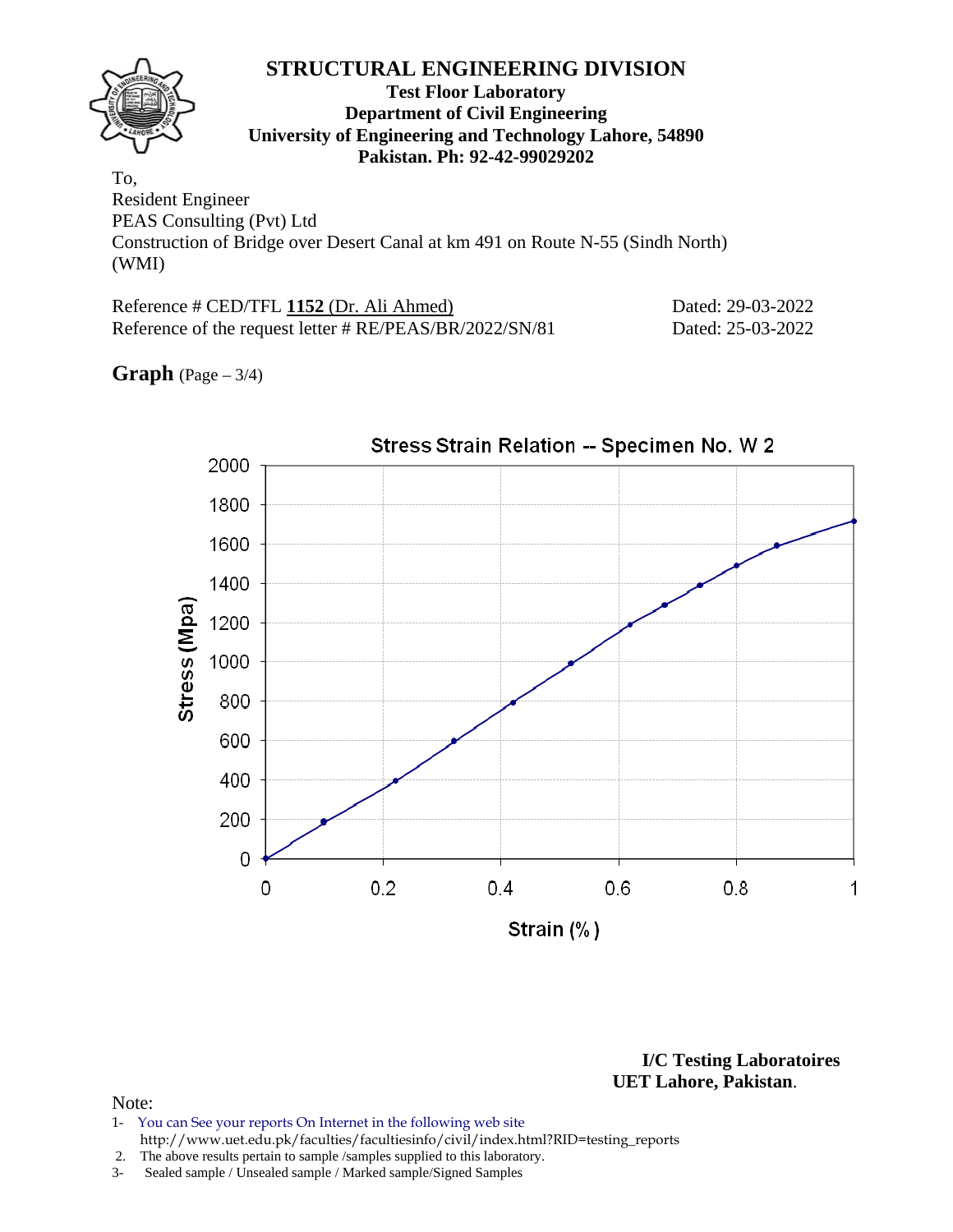#### **Test Floor Laboratory Department of Civil Engineering University of Engineering and Technology Lahore, 54890 Pakistan. Ph: 92-42-99029202**

To, Resident Engineer PEAS Consulting (Pvt) Ltd Construction of Bridge over Desert Canal at km 491 on Route N-55 (Sindh North) (WMI)

Reference # CED/TFL **1152** (Dr. Ali Ahmed) Dated: 29-03-2022 Reference of the request letter # RE/PEAS/BR/2022/SN/81 Dated: 25-03-2022

**Graph** (Page – 4/4)



**I/C Testing Laboratoires UET Lahore, Pakistan**.

#### Note:

1- You can See your reports On Internet in the following web site http://www.uet.edu.pk/faculties/facultiesinfo/civil/index.html?RID=testing\_reports

2. The above results pertain to sample /samples supplied to this laboratory.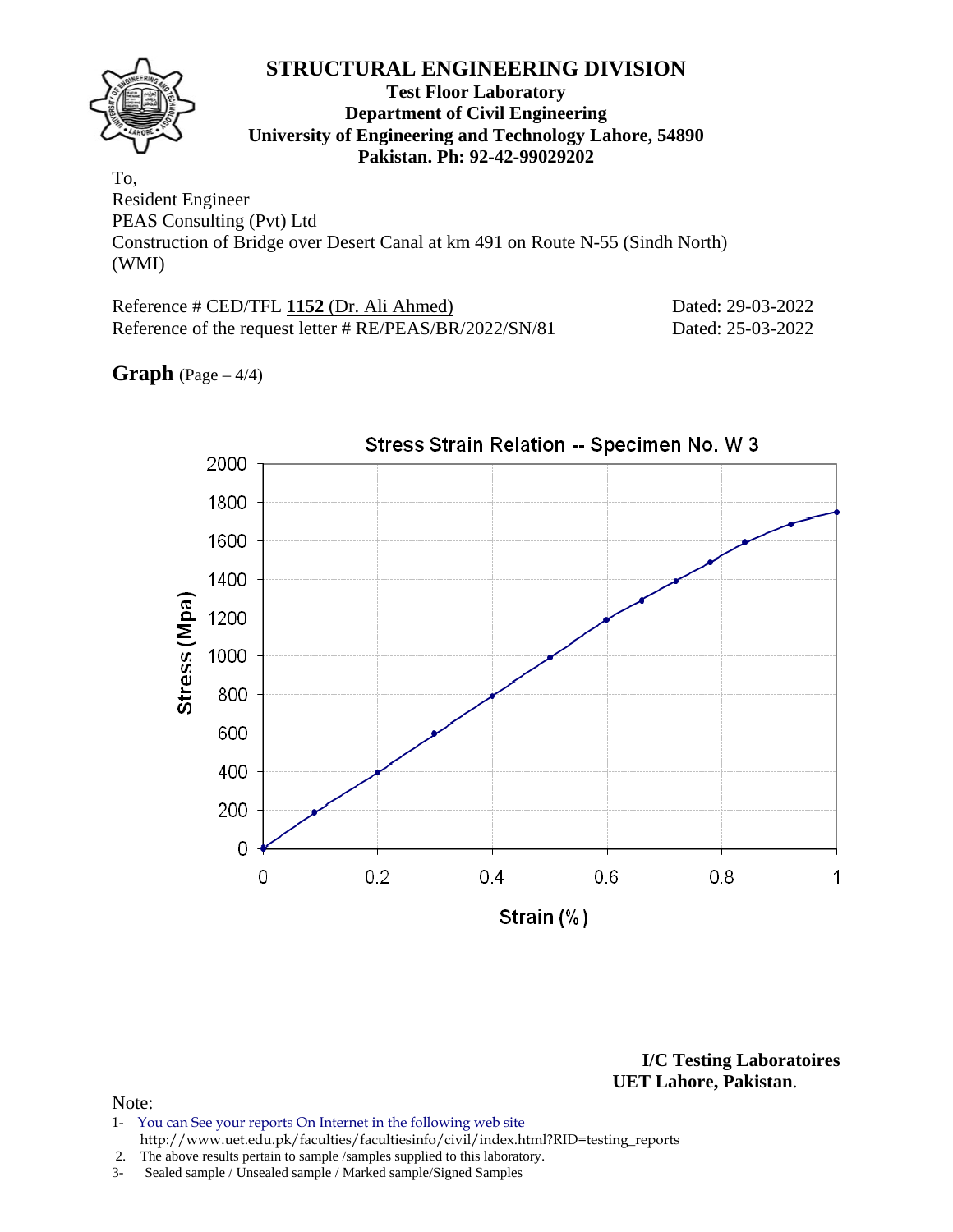

#### **Test Floor Laboratory Department of Civil Engineering University of Engineering and Technology Lahore, 54890 Pakistan. Ph: 92-42-99029202**

To, Resident Engineer CEC-H&B (Jv) Construction supervision of "F/S Design and Construction of 02 No Flyover on Mingora – Kanju Road Sh: Mingora Bypass and Kanju Chowk, District Swat, Sh: Flyover at Mingora Bypass Road(Phase-I) Reference # CED/TFL **1173** (Dr. Ali Ahmed) Dated: 31-03-2022 Reference of the request letter # CEC-H&B/PKHA/RE/SWT/203 Dated: 19-01-2022

## **Tension Test Report** (Page -1/6)

Date of Test 05-04-2022 Gauge length 640 mm

Description Steel Strand Tensile Test as per ASTM A-416-94a

| Sr. No.      | <b>Nominal</b><br><b>Diameter</b> | <b>Nominal</b><br>Weight | <b>Measured</b><br>weight | <b>Yield strength</b><br>clause $(6.3)$ |                                 | <b>Breaking</b><br>strength<br>clause $(6.2)$ |        | Modulus of<br>Elasticity<br>Young's<br>$\mathbf{f}$ . | % Elongation | Remarks / Coil No. |
|--------------|-----------------------------------|--------------------------|---------------------------|-----------------------------------------|---------------------------------|-----------------------------------------------|--------|-------------------------------------------------------|--------------|--------------------|
|              | (mm)                              | (kg/km)                  | (kg/km)                   | (kg)                                    | (kN)                            | (kg)                                          | (kN)   | GPa                                                   |              |                    |
| $\mathbf{1}$ | 12.70<br>(1/2")                   | 775.0                    | 782.0                     | 17200                                   | 168.73                          | 19600                                         | 192.28 | 198                                                   | >3.50        | <b>XX</b>          |
|              |                                   |                          |                           |                                         |                                 |                                               |        |                                                       |              |                    |
| ۰            |                                   |                          |                           | ۰                                       |                                 |                                               |        |                                                       |              |                    |
| ۰            | $\blacksquare$                    |                          |                           |                                         |                                 |                                               |        |                                                       |              |                    |
| ٠            |                                   |                          |                           |                                         |                                 |                                               |        |                                                       |              |                    |
| ۰            |                                   |                          |                           |                                         |                                 |                                               |        |                                                       |              |                    |
|              |                                   |                          |                           |                                         | <b>Only one sample for Test</b> |                                               |        |                                                       |              |                    |

Note:

1. Modulus of Elasticity is based on nominal steel area of the steel strand vide clause 13.3 of ASTM – A416a

2. Load versus percentage strain graphs are attached

Note:

1- You can See your reports On Internet in the following web site http://www.uet.edu.pk/faculties/facultiesinfo/civil/index.html?RID=testing\_reports

2. The above results pertain to sample /samples supplied to this laboratory.

3- Sealed sample / Unsealed sample / Marked sample/Signed Samples

**I/C Testing Laboratoires UET Lahore, Pakistan**.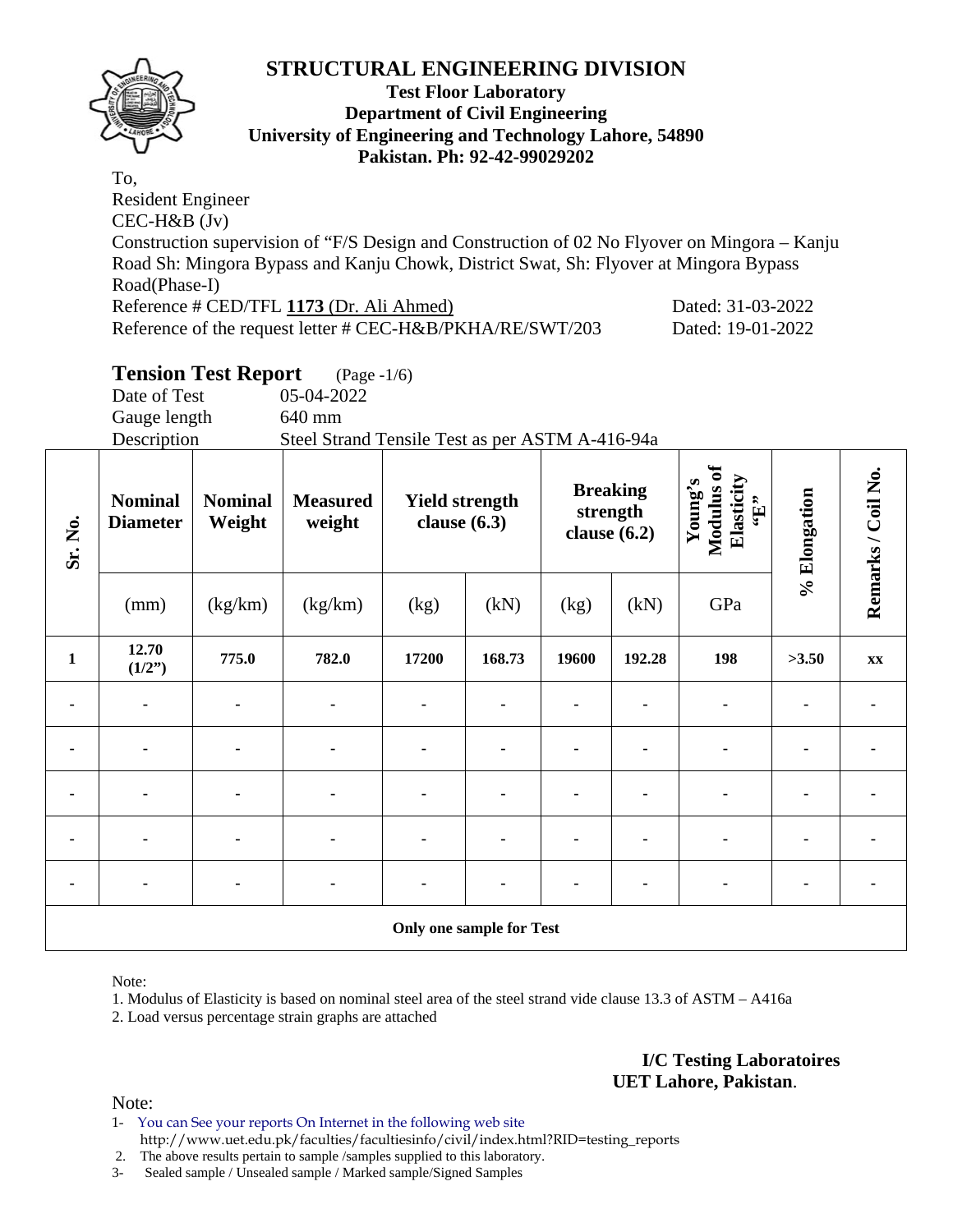#### **Test Floor Laboratory Department of Civil Engineering University of Engineering and Technology Lahore, 54890 Pakistan. Ph: 92-42-99029202**

To, Resident Engineer CEC-H&B (Jv)

Construction supervision of "F/S Design and Construction of 02 No Flyover on Mingora – Kanju Road Sh: Mingora Bypass and Kanju Chowk, District Swat, Sh: Flyover at Mingora Bypass Road(Phase-I)

| Reference # CED/TFL 1173 (Dr. Ali Ahmed)                  | Dated: 31-03-2022 |
|-----------------------------------------------------------|-------------------|
| Reference of the request letter # CEC-H&B/PKHA/RE/SWT/203 | Dated: 19-01-2022 |

**Graph**  $(Page - 2/6)$ 



**I/C Testing Laboratoires UET Lahore, Pakistan**.

- 1- You can See your reports On Internet in the following web site http://www.uet.edu.pk/faculties/facultiesinfo/civil/index.html?RID=testing\_reports
- 2. The above results pertain to sample /samples supplied to this laboratory.
- 3- Sealed sample / Unsealed sample / Marked sample/Signed Samples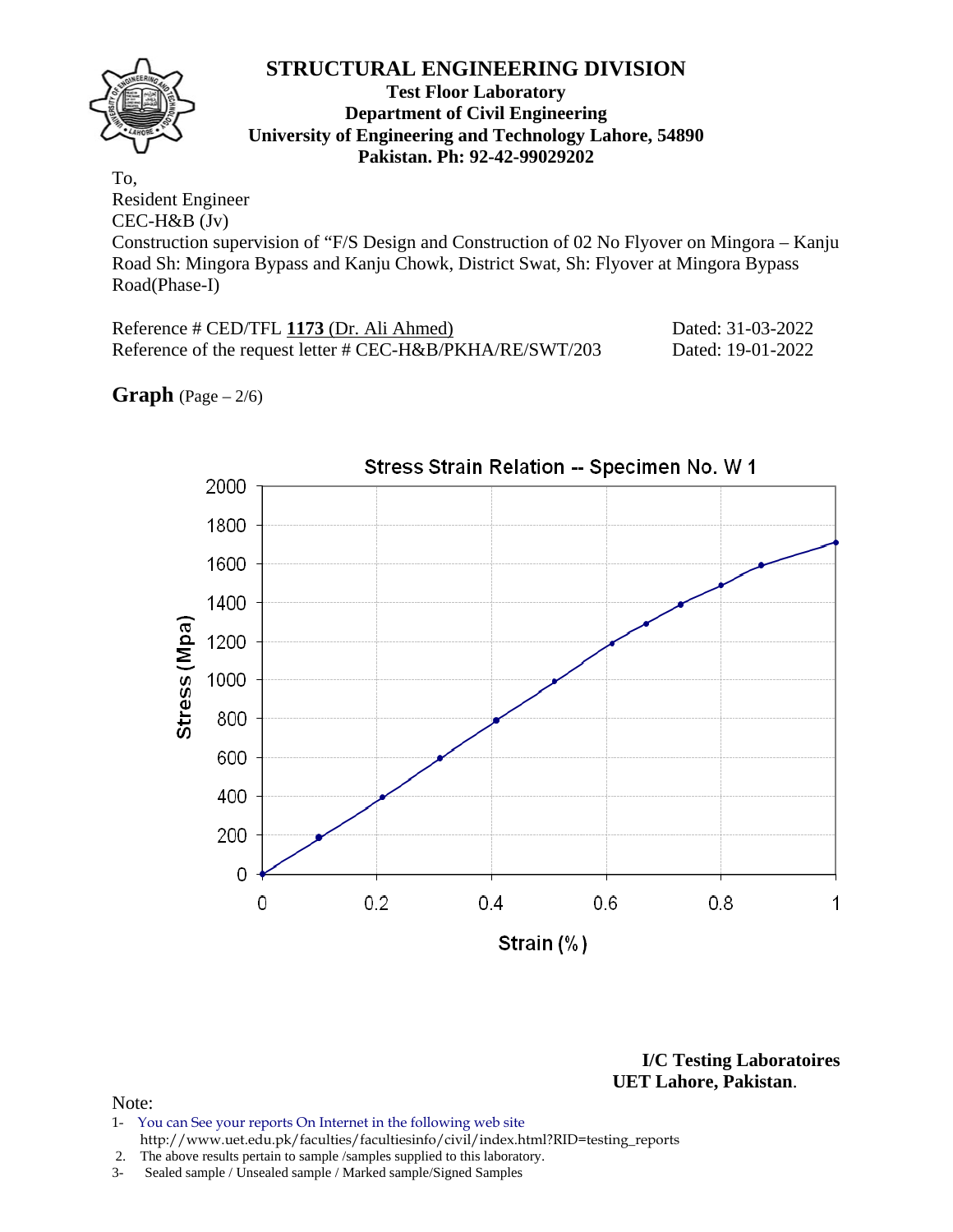

#### **Test Floor Laboratory Department of Civil Engineering University of Engineering and Technology Lahore, 54890 Pakistan. Ph: 92-42-99029202**

To, Resident Engineer CEC-H&B (Jv) Construction supervision of "F/S Design and Construction of 02 No Flyover on Mingora – Kanju Road Sh: Mingora Bypass and Kanju Chowk, District Swat, Sh: Flyover at Mingora Bypass Road(Phase-I) Reference # CED/TFL **1173** (Dr. Ali Ahmed) Dated: 31-03-2022 Reference of the request letter # CEC-H&B/PKHA/RE/SWT/214 Dated: 21-02-2022

## **Tension Test Report** (Page -3/6)

Date of Test 05-04-2022 Gauge length 640 mm

Description Steel Strand Tensile Test as per ASTM A-416-94a

| Sr. No.        | <b>Nominal</b><br><b>Diameter</b> | <b>Nominal</b><br>Weight | <b>Measured</b><br>weight | <b>Yield strength</b><br>clause $(6.3)$ |                                 | clause $(6.2)$ | <b>Breaking</b><br>strength | Modulus of<br>Elasticity<br>Young's<br>$\mathbf{G}$ . | % Elongation | Remarks / Coil No. |
|----------------|-----------------------------------|--------------------------|---------------------------|-----------------------------------------|---------------------------------|----------------|-----------------------------|-------------------------------------------------------|--------------|--------------------|
|                | (mm)                              | (kg/km)                  | (kg/km)                   | (kg)                                    | (kN)                            | (kg)           | (kN)                        | GPa                                                   |              |                    |
| $\mathbf{1}$   | 12.70<br>(1/2")                   | 775.0                    | 780.0                     | 17200                                   | 168.73                          | 18900          | 185.41                      | 199                                                   | >3.50        | $\mathbf{XX}$      |
| ٠              |                                   |                          |                           | ۰                                       |                                 |                |                             |                                                       |              |                    |
| $\blacksquare$ | $\blacksquare$                    |                          | ۰                         | ٠                                       |                                 |                |                             |                                                       |              |                    |
| ٠              |                                   |                          |                           | $\blacksquare$                          |                                 |                |                             |                                                       |              |                    |
|                |                                   |                          |                           |                                         |                                 |                |                             |                                                       |              |                    |
|                |                                   |                          |                           |                                         |                                 |                |                             |                                                       |              |                    |
|                |                                   |                          |                           |                                         | <b>Only one sample for Test</b> |                |                             |                                                       |              |                    |

Note:

1. Modulus of Elasticity is based on nominal steel area of the steel strand vide clause 13.3 of ASTM – A416a 2. Load versus percentage strain graphs are attached

> **I/C Testing Laboratoires UET Lahore, Pakistan**.

Note:

1- You can See your reports On Internet in the following web site http://www.uet.edu.pk/faculties/facultiesinfo/civil/index.html?RID=testing\_reports

2. The above results pertain to sample /samples supplied to this laboratory.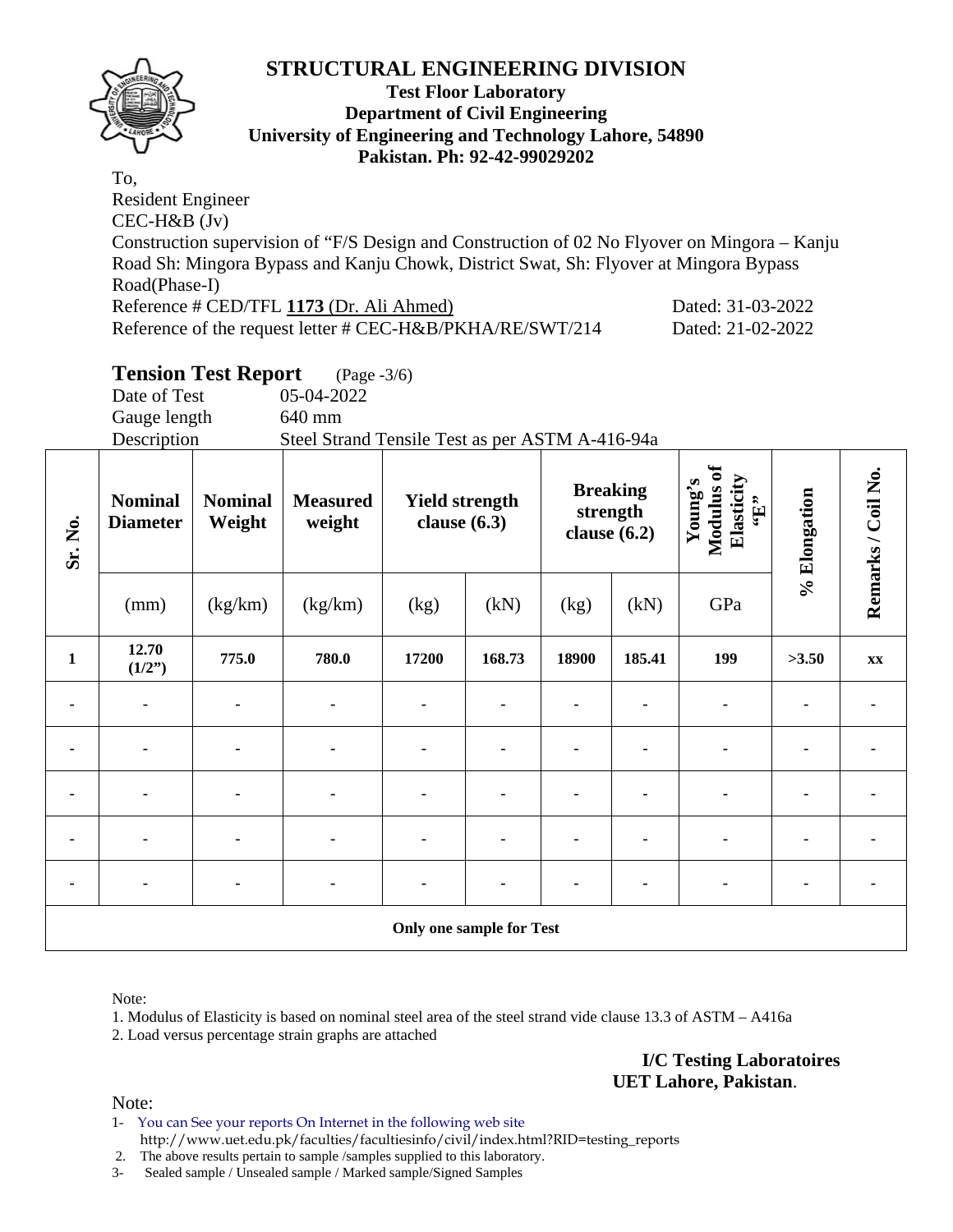#### **Test Floor Laboratory Department of Civil Engineering University of Engineering and Technology Lahore, 54890 Pakistan. Ph: 92-42-99029202**

To, Resident Engineer CEC-H&B (Jv)

Construction supervision of "F/S Design and Construction of 02 No Flyover on Mingora – Kanju Road Sh: Mingora Bypass and Kanju Chowk, District Swat, Sh: Flyover at Mingora Bypass Road(Phase-I)

| Reference # CED/TFL 1173 (Dr. Ali Ahmed)                  | Dated: 31-03-2022 |
|-----------------------------------------------------------|-------------------|
| Reference of the request letter # CEC-H&B/PKHA/RE/SWT/214 | Dated: 21-02-2022 |

**Graph**  $(Page - 4/6)$ 



**I/C Testing Laboratoires UET Lahore, Pakistan**.

- 1- You can See your reports On Internet in the following web site http://www.uet.edu.pk/faculties/facultiesinfo/civil/index.html?RID=testing\_reports
- 2. The above results pertain to sample /samples supplied to this laboratory.
- 3- Sealed sample / Unsealed sample / Marked sample/Signed Samples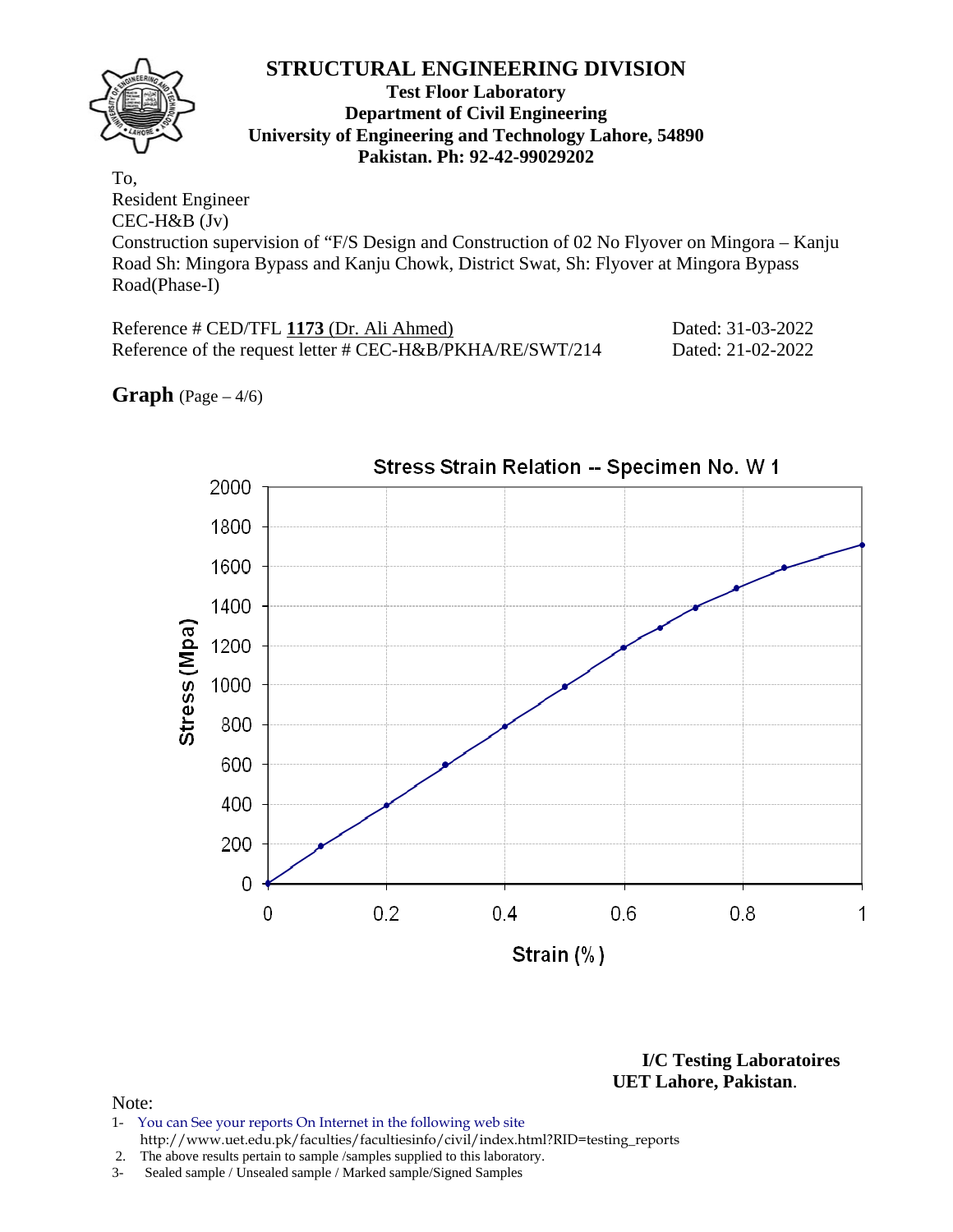

#### **Test Floor Laboratory Department of Civil Engineering University of Engineering and Technology Lahore, 54890 Pakistan. Ph: 92-42-99029202**

To, Resident Engineer CEC-H&B (Jv) Construction supervision of "F/S Design and Construction of 02 No Flyover on Mingora – Kanju Road Sh: Mingora Bypass and Kanju Chowk, District Swat, Sh: Flyover at Mingora Bypass Road(Phase-I) Reference # CED/TFL **1173** (Dr. Ali Ahmed) Dated: 31-03-2022 Reference of the request letter # CEC-H&B/PKHA/RE/SWT/216 Dated: 03-03-2022

## **Tension Test Report** (Page - 5/6)

Date of Test 05-04-2022 Gauge length 640 mm Description Steel Strand Tensile Test as per ASTM A-416-94a

| Sr. No.        | <b>Nominal</b><br><b>Diameter</b><br>(mm) | <b>Nominal</b><br>Weight<br>(kg/km) | <b>Measured</b><br>weight<br>(kg/km) | <b>Breaking</b><br><b>Yield strength</b><br>strength<br>clause $(6.3)$<br>clause $(6.2)$<br>(kN)<br>(kN)<br>(kg)<br>(kg) |                                 | Modulus of<br>Elasticity<br>Young's<br>$\mathbf{f}$ .<br>GPa | % Elongation | Remarks / Coil No. |       |    |
|----------------|-------------------------------------------|-------------------------------------|--------------------------------------|--------------------------------------------------------------------------------------------------------------------------|---------------------------------|--------------------------------------------------------------|--------------|--------------------|-------|----|
|                |                                           |                                     |                                      |                                                                                                                          |                                 |                                                              |              |                    |       |    |
| $\mathbf{1}$   | 12.70<br>(1/2")                           | 775.0                               | 778.0                                | 17200                                                                                                                    | 168.73                          | 19600                                                        | 192.28       | 198                | >3.50 | XX |
|                |                                           |                                     |                                      |                                                                                                                          |                                 |                                                              |              |                    |       |    |
| $\blacksquare$ | $\blacksquare$                            | ٠                                   | $\blacksquare$                       | ٠                                                                                                                        |                                 |                                                              |              |                    |       |    |
| $\blacksquare$ |                                           | ۰                                   |                                      | ۰                                                                                                                        |                                 |                                                              |              |                    |       |    |
|                |                                           |                                     |                                      |                                                                                                                          |                                 |                                                              |              |                    |       |    |
|                |                                           | ٠                                   |                                      |                                                                                                                          |                                 |                                                              |              |                    |       |    |
|                |                                           |                                     |                                      |                                                                                                                          | <b>Only one sample for Test</b> |                                                              |              |                    |       |    |

Note:

1. Modulus of Elasticity is based on nominal steel area of the steel strand vide clause 13.3 of ASTM – A416a 2. Load versus percentage strain graphs are attached

> **I/C Testing Laboratoires UET Lahore, Pakistan**.

- 1- You can See your reports On Internet in the following web site http://www.uet.edu.pk/faculties/facultiesinfo/civil/index.html?RID=testing\_reports
- 2. The above results pertain to sample /samples supplied to this laboratory.
- 3- Sealed sample / Unsealed sample / Marked sample/Signed Samples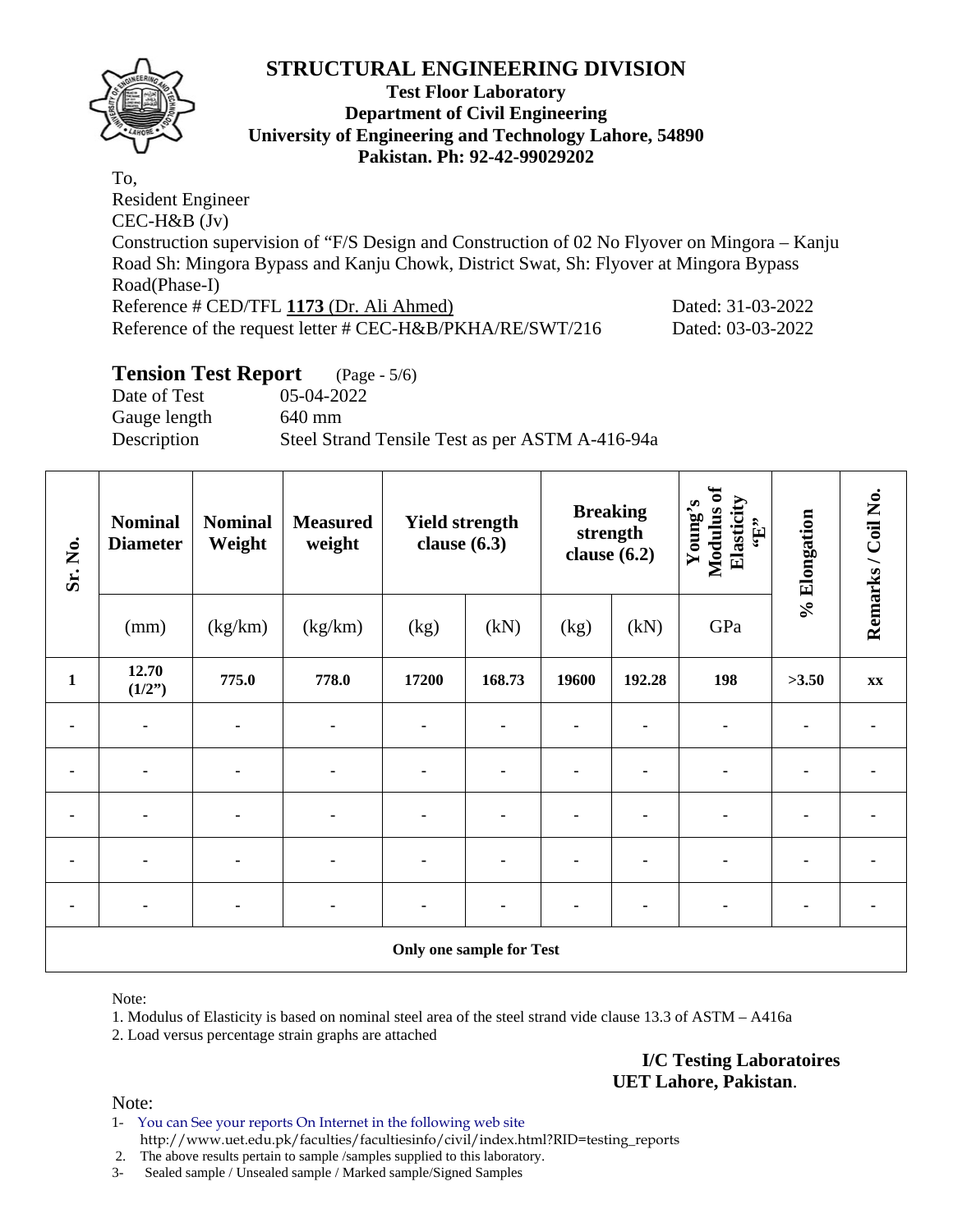#### **Test Floor Laboratory Department of Civil Engineering University of Engineering and Technology Lahore, 54890 Pakistan. Ph: 92-42-99029202**

To, Resident Engineer CEC-H&B (Jv)

Construction supervision of "F/S Design and Construction of 02 No Flyover on Mingora – Kanju Road Sh: Mingora Bypass and Kanju Chowk, District Swat, Sh: Flyover at Mingora Bypass Road(Phase-I)

| Reference # CED/TFL 1173 (Dr. Ali Ahmed)                  | Dated: 31-03-2022 |
|-----------------------------------------------------------|-------------------|
| Reference of the request letter # CEC-H&B/PKHA/RE/SWT/216 | Dated: 03-03-2022 |

## **Graph**  $(Page - 6/6)$



**I/C Testing Laboratoires UET Lahore, Pakistan**.

- 1- You can See your reports On Internet in the following web site http://www.uet.edu.pk/faculties/facultiesinfo/civil/index.html?RID=testing\_reports
- 2. The above results pertain to sample /samples supplied to this laboratory.
- 3- Sealed sample / Unsealed sample / Marked sample/Signed Samples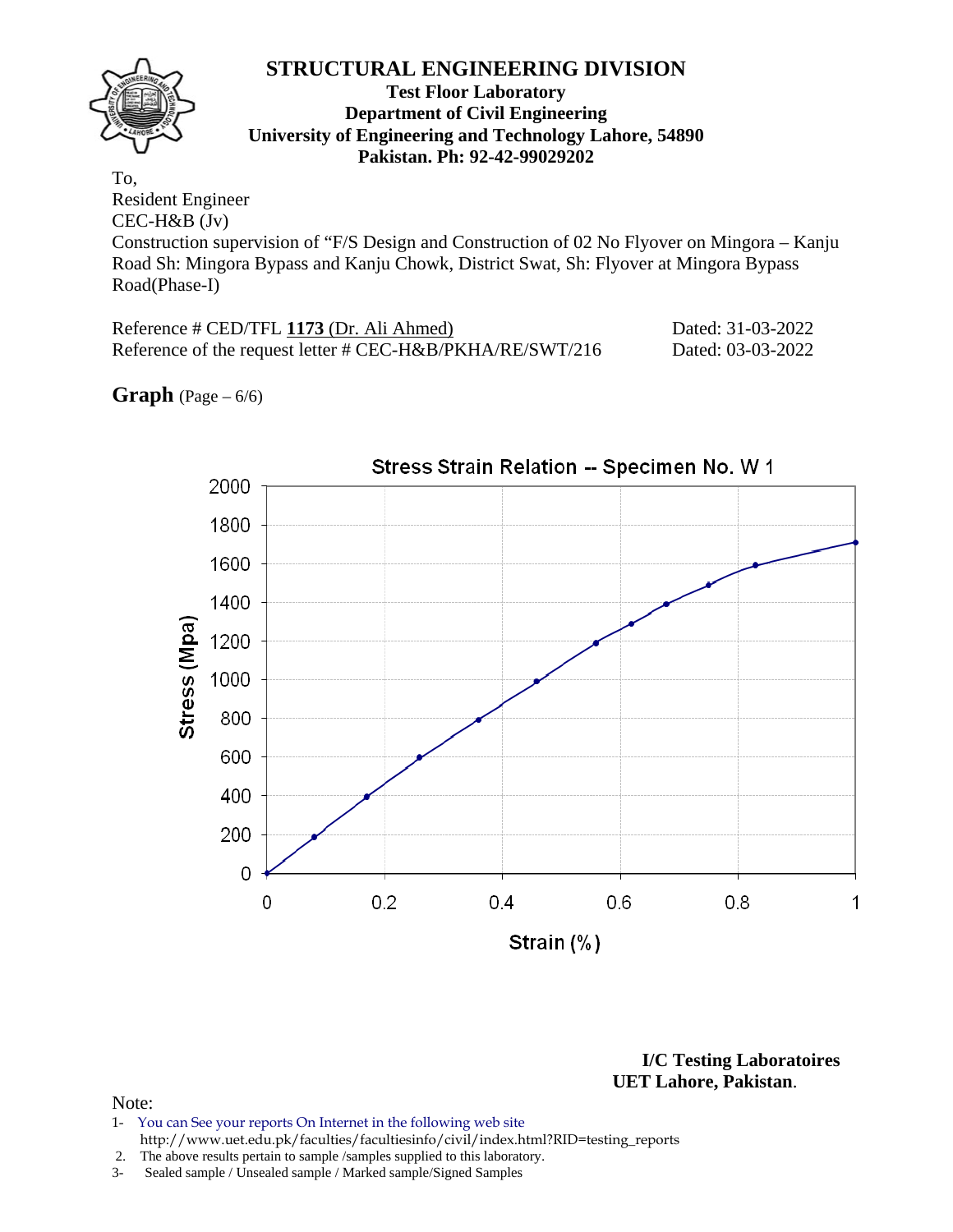

#### **Test Floor Laboratory Department of Civil Engineering University of Engineering and Technology Lahore, 54890 Pakistan. Ph: 92-42-99029202**

To, Resident Engineer NESPAK Dualization of Lilla Interchange (M-2) via P.D. Khan to Jhlum (I/C Bypass (02 Nos) Length 128 km, District Jhelum) (WMI) Reference # CED/TFL 1178 (Dr. Asif Hameed) Dated: 31-03-2022 Reference of the request letter # NESPAK/RE/JH/22/63 Dated: 30-03-2022

#### **Tension Test Report** (Page -1/4) Date of Test 05-04-2022 Gauge length 640 mm Description Steel Strand Tensile Test as per ASTM A-416-94a

| Sr. No.          | <b>Nominal</b><br><b>Diameter</b> | <b>Nominal</b><br>Weight | <b>Measured</b><br>weight | <b>Yield strength</b><br>clause $(6.3)$ |        | <b>Breaking</b><br>strength<br>clause $(6.2)$ |        | Modulus of<br>Elasticity<br>Young's<br>$\mathbf{G}$ . | % Elongation | Remarks / Coil No. |
|------------------|-----------------------------------|--------------------------|---------------------------|-----------------------------------------|--------|-----------------------------------------------|--------|-------------------------------------------------------|--------------|--------------------|
|                  | (mm)                              | (kg/km)                  | (kg/km)                   | (kg)                                    | (kN)   | (kg)                                          | (kN)   | GPa                                                   |              |                    |
| $\mathbf{1}$     | 12.70<br>(1/2")                   | 775.0                    | 789.0                     | 17200                                   | 168.73 | 18800                                         | 184.43 | 199                                                   | >3.50        | XX                 |
| $\boldsymbol{2}$ | 12.70<br>(1/2")                   | 775.0                    | 781.0                     | 17200                                   | 168.73 | 18900                                         | 185.41 | 199                                                   | >3.50        | XX                 |
| $\mathbf{2}$     | 12.70<br>(1/2")                   | 775.0                    | 780.0                     | 17000                                   | 166.77 | 18800                                         | 184.43 | 198                                                   | >3.50        | $\mathbf{XX}$      |
| ۰                | $\blacksquare$                    | ٠                        | ۰                         | ٠                                       |        |                                               |        | ۰                                                     |              |                    |
| ٠                | ٠                                 | ٠                        | ۰                         | ۰                                       |        |                                               |        | ٠                                                     |              |                    |
|                  | $\blacksquare$                    |                          |                           |                                         |        |                                               |        |                                                       |              |                    |
|                  |                                   |                          |                           | Only three samples for Test             |        |                                               |        |                                                       |              |                    |

Note:

1. Modulus of Elasticity is based on nominal steel area of the steel strand vide clause 13.3 of ASTM – A416a 2. Load versus percentage strain graphs are attached

> **I/C Testing Laboratoires UET Lahore, Pakistan**.

Note:

1- You can See your reports On Internet in the following web site http://www.uet.edu.pk/faculties/facultiesinfo/civil/index.html?RID=testing\_reports

2. The above results pertain to sample /samples supplied to this laboratory.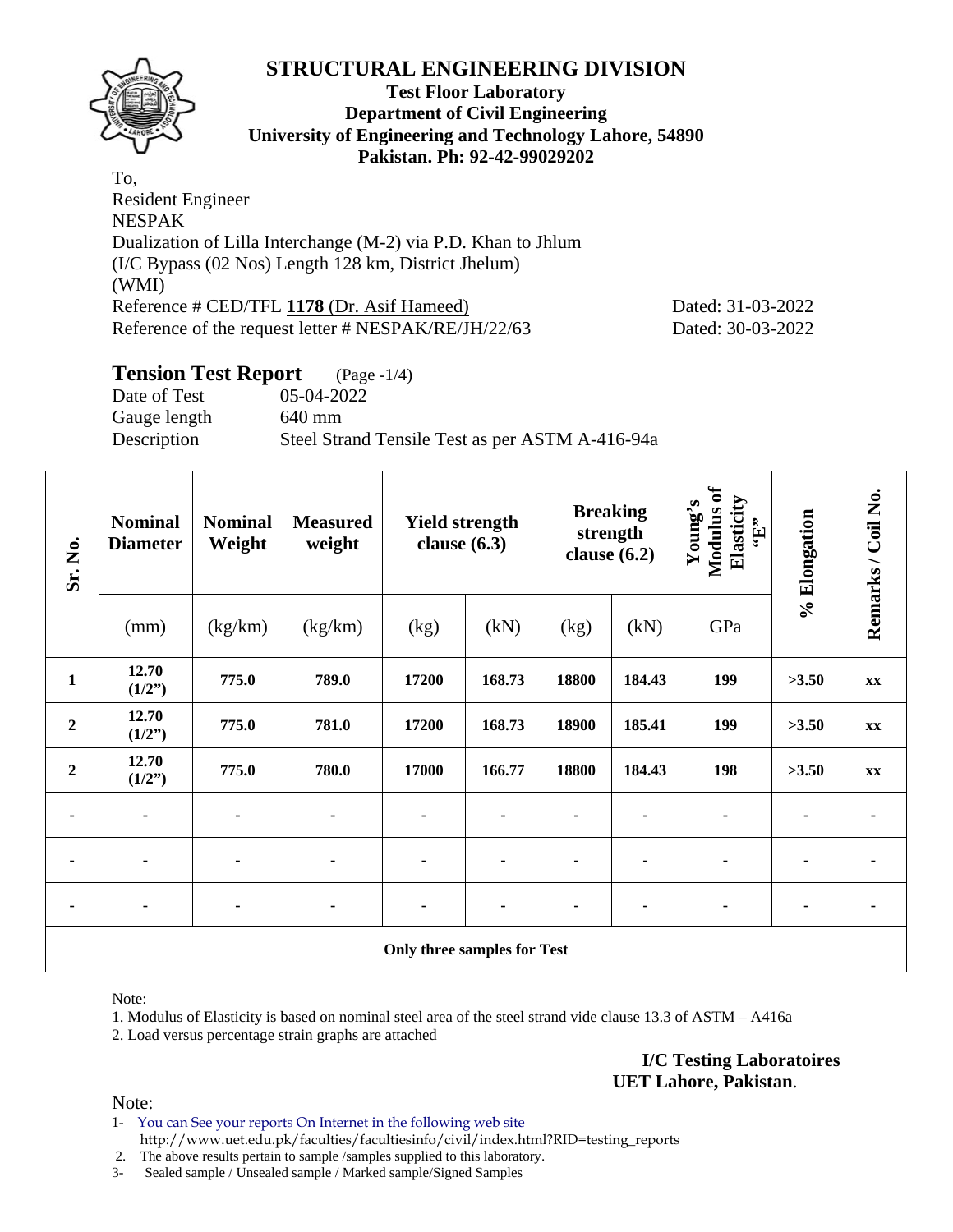

**Test Floor Laboratory Department of Civil Engineering University of Engineering and Technology Lahore, 54890 Pakistan. Ph: 92-42-99029202** 

To, Resident Engineer NESPAK Dualization of Lilla Interchange (M-2) via P.D. Khan to Jhlum (I/C Bypass (02 Nos) Length 128 km, District Jhelum) (WMI)

Reference # CED/TFL 1178 (Dr. Asif Hameed) Dated: 31-03-2022 Reference of the request letter # NESPAK/RE/JH/22/63 Dated: 30-03-2022

**Graph**  $(Page - 2/4)$ 



**I/C Testing Laboratoires UET Lahore, Pakistan**.

- 1- You can See your reports On Internet in the following web site http://www.uet.edu.pk/faculties/facultiesinfo/civil/index.html?RID=testing\_reports
- 2. The above results pertain to sample /samples supplied to this laboratory.
- 3- Sealed sample / Unsealed sample / Marked sample/Signed Samples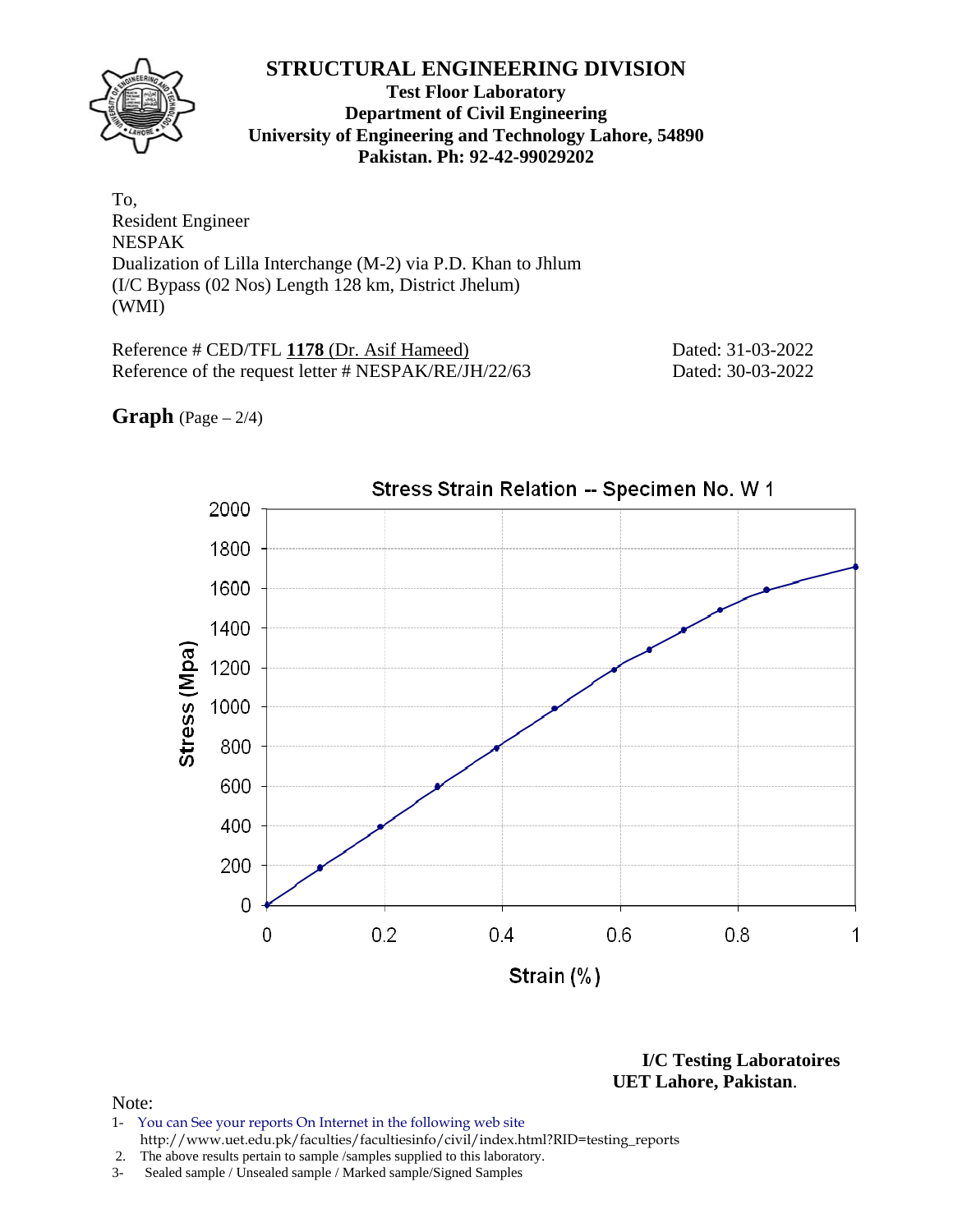

**Test Floor Laboratory Department of Civil Engineering University of Engineering and Technology Lahore, 54890 Pakistan. Ph: 92-42-99029202** 

To, Resident Engineer NESPAK Dualization of Lilla Interchange (M-2) via P.D. Khan to Jhlum (I/C Bypass (02 Nos) Length 128 km, District Jhelum) (WMI)

Reference # CED/TFL 1178 (Dr. Asif Hameed) Dated: 31-03-2022 Reference of the request letter # NESPAK/RE/JH/22/63 Dated: 30-03-2022

### **Graph**  $(Page - 3/4)$



**I/C Testing Laboratoires UET Lahore, Pakistan**.

- 1- You can See your reports On Internet in the following web site http://www.uet.edu.pk/faculties/facultiesinfo/civil/index.html?RID=testing\_reports
- 2. The above results pertain to sample /samples supplied to this laboratory.
- 3- Sealed sample / Unsealed sample / Marked sample/Signed Samples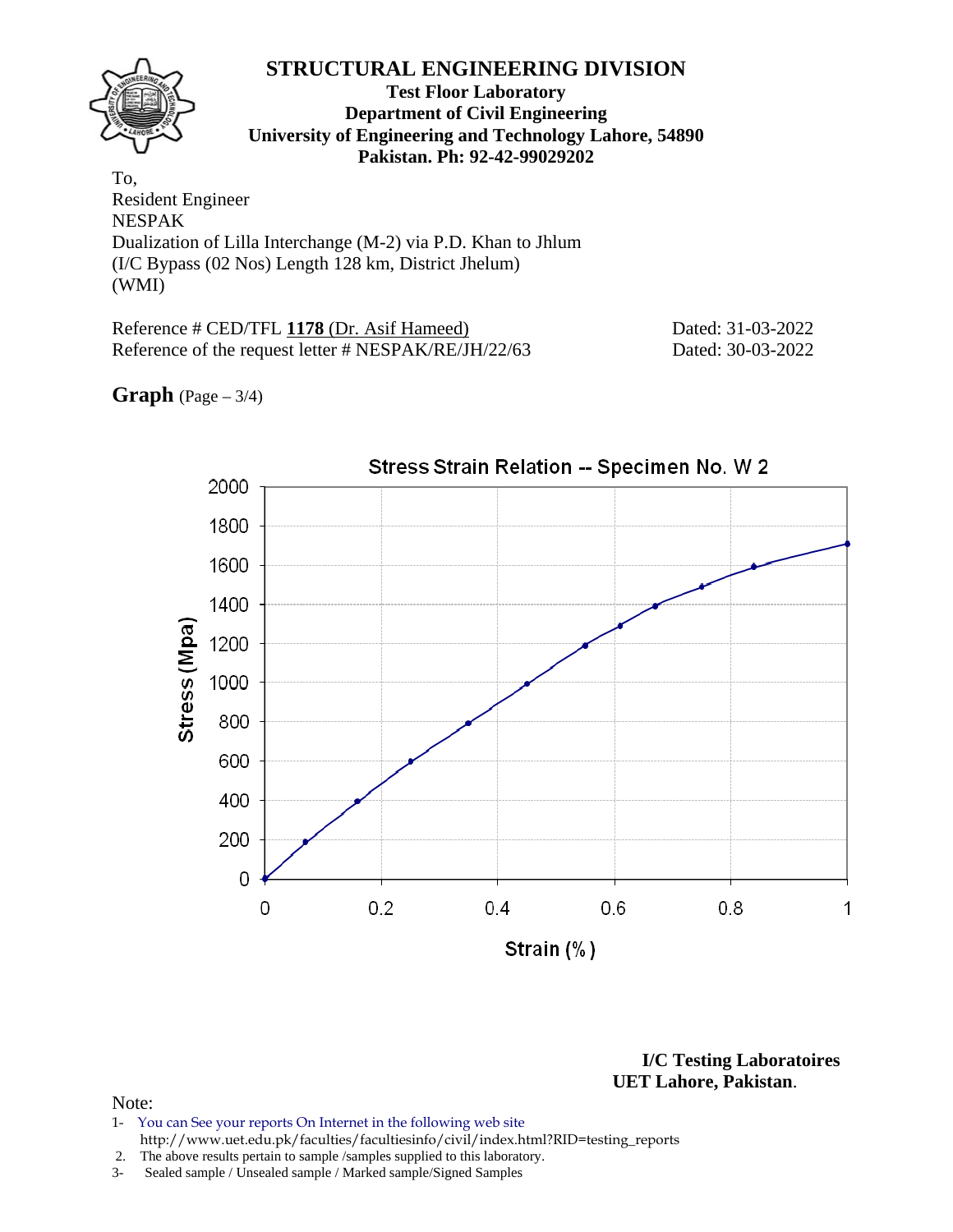**Test Floor Laboratory Department of Civil Engineering University of Engineering and Technology Lahore, 54890 Pakistan. Ph: 92-42-99029202** 

To, Resident Engineer NESPAK Dualization of Lilla Interchange (M-2) via P.D. Khan to Jhlum (I/C Bypass (02 Nos) Length 128 km, District Jhelum) (WMI)

Reference # CED/TFL 1178 (Dr. Asif Hameed) Dated: 31-03-2022 Reference of the request letter # NESPAK/RE/JH/22/63 Dated: 30-03-2022

Stress Strain Relation -- Specimen No. W 3 2000 1800 1600 1400 Stress (Mpa) 1200 1000 800 600 400 200 0  $0.2$  $0.4$  $0.8$ 0 0.6

# **Graph**  $(Page - 4/4)$

Strain (%)

**I/C Testing Laboratoires UET Lahore, Pakistan**.

1

- 1- You can See your reports On Internet in the following web site http://www.uet.edu.pk/faculties/facultiesinfo/civil/index.html?RID=testing\_reports
- 2. The above results pertain to sample /samples supplied to this laboratory.
- 3- Sealed sample / Unsealed sample / Marked sample/Signed Samples



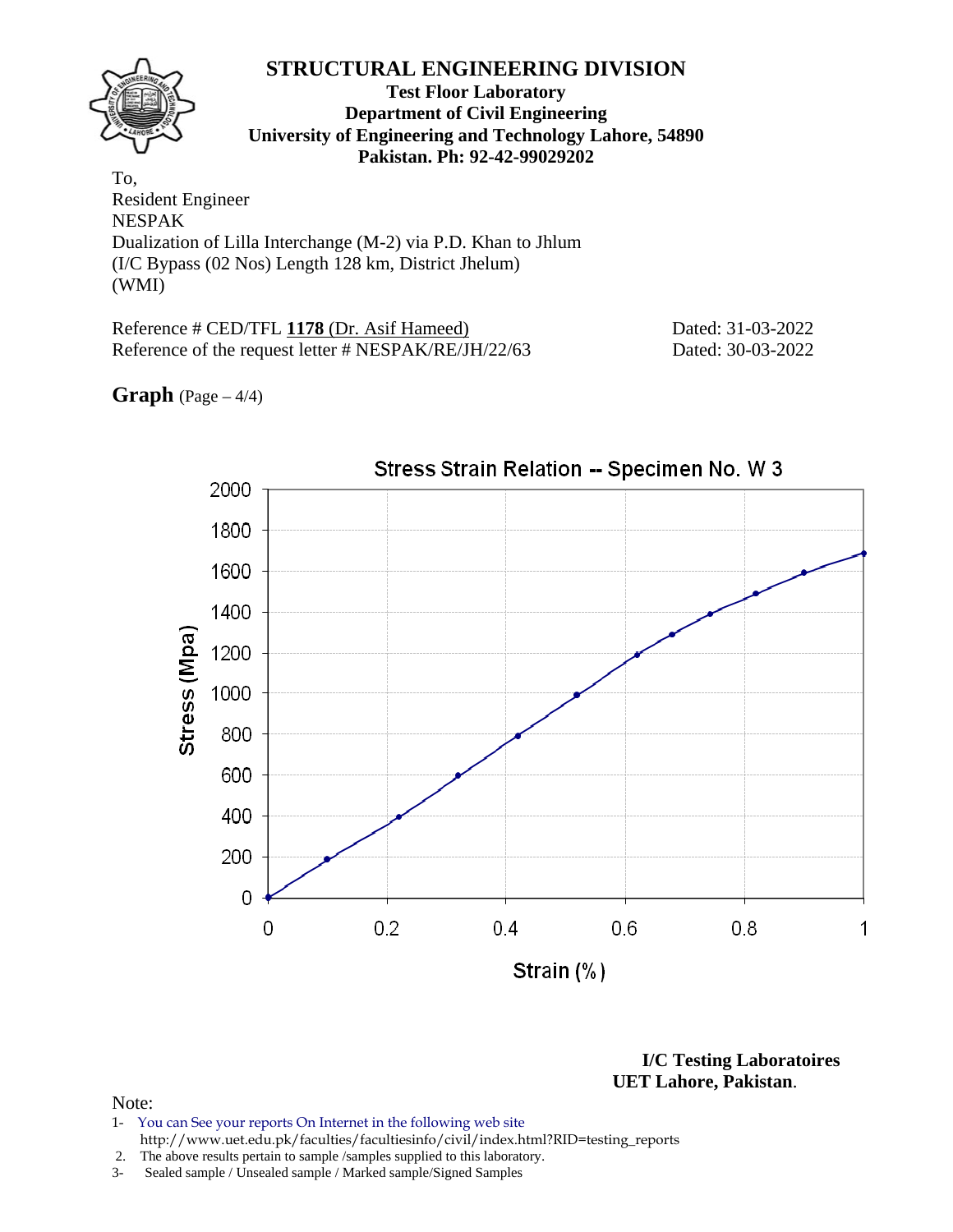

#### **Test Floor Laboratory Department of Civil Engineering University of Engineering and Technology Lahore, 54890 Pakistan. Ph: 92-42-99029202**

To, Deputy General Manager Projects Habib Rafiq Engineering (Pvt) Limited Construction of Sky Garden Tower, Lahore

Reference # CED/TFL 1193 (Dr. Asif Hameed) Dated: 01-04-2022 Reference of the request letter # HRLE/SHG/2022/017 Dated: 31-03-2022

## **Tension Test Report** (Page -1/2)

Gauge length 640 mm

Date of Test 05-04-2022 Description Steel Strand Tensile Test as per ASTM A-416-94a

| Sr. No.        | <b>Nominal</b><br><b>Diameter</b> | <b>Nominal</b><br>Weight | <b>Measured</b><br>weight | <b>Yield strength</b><br>clause $(6.3)$ |                                 | <b>Breaking</b><br>strength<br>clause $(6.2)$ |        | Modulus of<br>Elasticity<br>Young's<br>$\mathbf{f}$ . | % Elongation | Remarks / Coil No. |
|----------------|-----------------------------------|--------------------------|---------------------------|-----------------------------------------|---------------------------------|-----------------------------------------------|--------|-------------------------------------------------------|--------------|--------------------|
|                | (mm)                              | (kg/km)                  | (kg/km)                   | (kg)                                    | (kN)                            | (kg)                                          | (kN)   | GPa                                                   |              |                    |
| $\mathbf{1}$   | 12.70<br>(1/2")                   | 775.0                    | 774.0                     | 17500                                   | 171.68                          | 19400                                         | 190.31 | 198                                                   | >3.50        | XX                 |
|                |                                   |                          |                           |                                         |                                 |                                               |        |                                                       |              |                    |
| $\blacksquare$ | $\blacksquare$                    | ۰                        | $\blacksquare$            | $\blacksquare$                          |                                 |                                               |        | ۰                                                     |              |                    |
| ٠              |                                   |                          |                           | ۰                                       |                                 |                                               |        |                                                       |              |                    |
|                |                                   |                          |                           |                                         |                                 |                                               |        |                                                       |              |                    |
|                |                                   |                          |                           |                                         |                                 |                                               |        |                                                       |              |                    |
|                |                                   |                          |                           |                                         | <b>Only one sample for Test</b> |                                               |        |                                                       |              |                    |

Note:

1. Modulus of Elasticity is based on nominal steel area of the steel strand vide clause 13.3 of ASTM – A416a 2. Load versus percentage strain graphs are attached

> **I/C Testing Laboratoires UET Lahore, Pakistan**.

Note:

1- You can See your reports On Internet in the following web site http://www.uet.edu.pk/faculties/facultiesinfo/civil/index.html?RID=testing\_reports

2. The above results pertain to sample /samples supplied to this laboratory.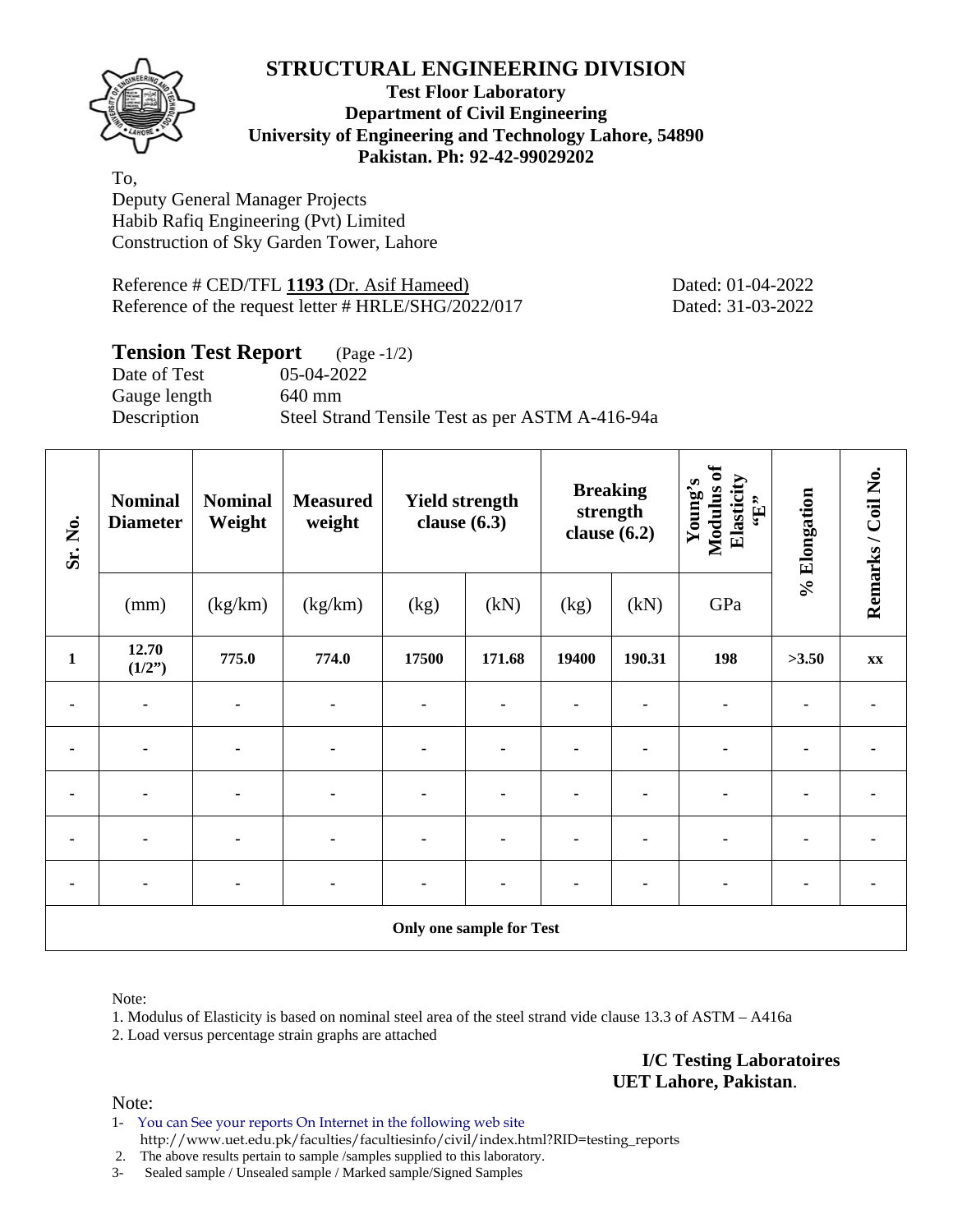

#### **Test Floor Laboratory Department of Civil Engineering University of Engineering and Technology Lahore, 54890 Pakistan. Ph: 92-42-99029202**

To, Deputy General Manager Projects Habib Rafiq Engineering (Pvt) Limited Construction of Sky Garden Tower, Lahore

Reference # CED/TFL 1193 (Dr. Asif Hameed) Dated: 01-04-2022 Reference of the request letter # HRLE/SHG/2022/017 Dated: 31-03-2022

**Graph** (Page – 2/2)



**I/C Testing Laboratoires UET Lahore, Pakistan**.

#### Note:

1- You can See your reports On Internet in the following web site http://www.uet.edu.pk/faculties/facultiesinfo/civil/index.html?RID=testing\_reports

2. The above results pertain to sample /samples supplied to this laboratory.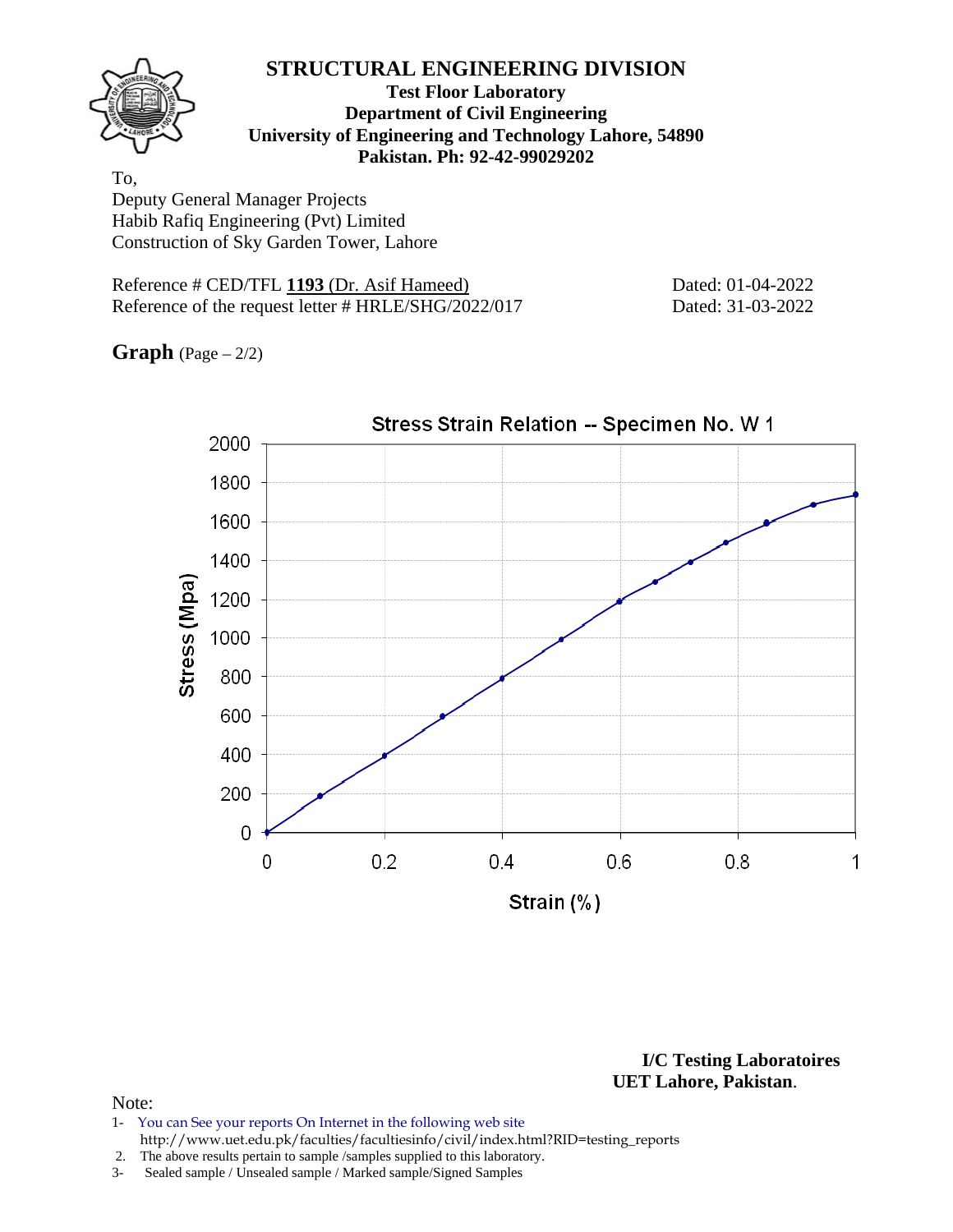

#### **Test Floor Laboratory Department of Civil Engineering University of Engineering and Technology Lahore, 54890 Pakistan. Ph: 92-42-99029202**

To, Resident Engineer NESPAK Construction of Road from Bahawalpur (N-5) Jhangra Shaqi Interchange (KLM) Length 42.00 km District Bahawalpur

| Reference # CED/TFL 1194 (Dr. Asif Hameed)                       | Dated: 01-04-2022 |
|------------------------------------------------------------------|-------------------|
| Reference of the request letter $\# RE/SA-467/(B)/MSA/BWP-JS/22$ | Dated: 19-02-2022 |

### **Tension Test Report** (Page -1/4)

Date of Test 05-04-2022 Gauge length 640 mm Description Steel Strand Tensile Test as per ASTM A-416-94a

| Sr. No.          | <b>Nominal</b><br><b>Diameter</b> | <b>Nominal</b><br>Weight | <b>Measured</b><br>weight |                                    | <b>Yield strength</b><br>clause $(6.3)$ |       | <b>Breaking</b><br>strength<br>clause $(6.2)$ |     | % Elongation | Remarks / Coil No. |
|------------------|-----------------------------------|--------------------------|---------------------------|------------------------------------|-----------------------------------------|-------|-----------------------------------------------|-----|--------------|--------------------|
|                  | (mm)                              | (kg/km)                  | (kg/km)                   | (kg)                               | (kN)                                    | (kg)  | (kN)                                          | GPa |              |                    |
| $\mathbf{1}$     | 12.70<br>(1/2")                   | 775.0                    | 781.0                     | 17500                              | 171.68                                  | 19500 | 191.30                                        | 199 | >3.50        | XX                 |
| $\boldsymbol{2}$ | 12.70<br>(1/2")                   | 775.0                    | 783.0                     | 17300                              | 169.71                                  | 19300 | 189.33                                        | 198 | >3.50        | $\mathbf{XX}$      |
| $\boldsymbol{2}$ | 12.70<br>(1/2")                   | 775.0                    | 783.0                     | 17500                              | 171.68                                  | 19400 | 190.31                                        | 199 | >3.50        | $\mathbf{XX}$      |
|                  | $\blacksquare$                    | ä,                       | ۰                         |                                    |                                         |       |                                               |     |              |                    |
|                  | $\blacksquare$                    | ٠                        | ۰                         |                                    |                                         |       |                                               |     |              |                    |
|                  | $\blacksquare$                    |                          |                           |                                    |                                         |       |                                               |     |              |                    |
|                  |                                   |                          |                           | <b>Only three samples for Test</b> |                                         |       |                                               |     |              |                    |

Note:

1. Modulus of Elasticity is based on nominal steel area of the steel strand vide clause 13.3 of ASTM – A416a

2. Load versus percentage strain graphs are attached

**I/C Testing Laboratoires UET Lahore, Pakistan**.

Note:

1- You can See your reports On Internet in the following web site http://www.uet.edu.pk/faculties/facultiesinfo/civil/index.html?RID=testing\_reports

2. The above results pertain to sample /samples supplied to this laboratory.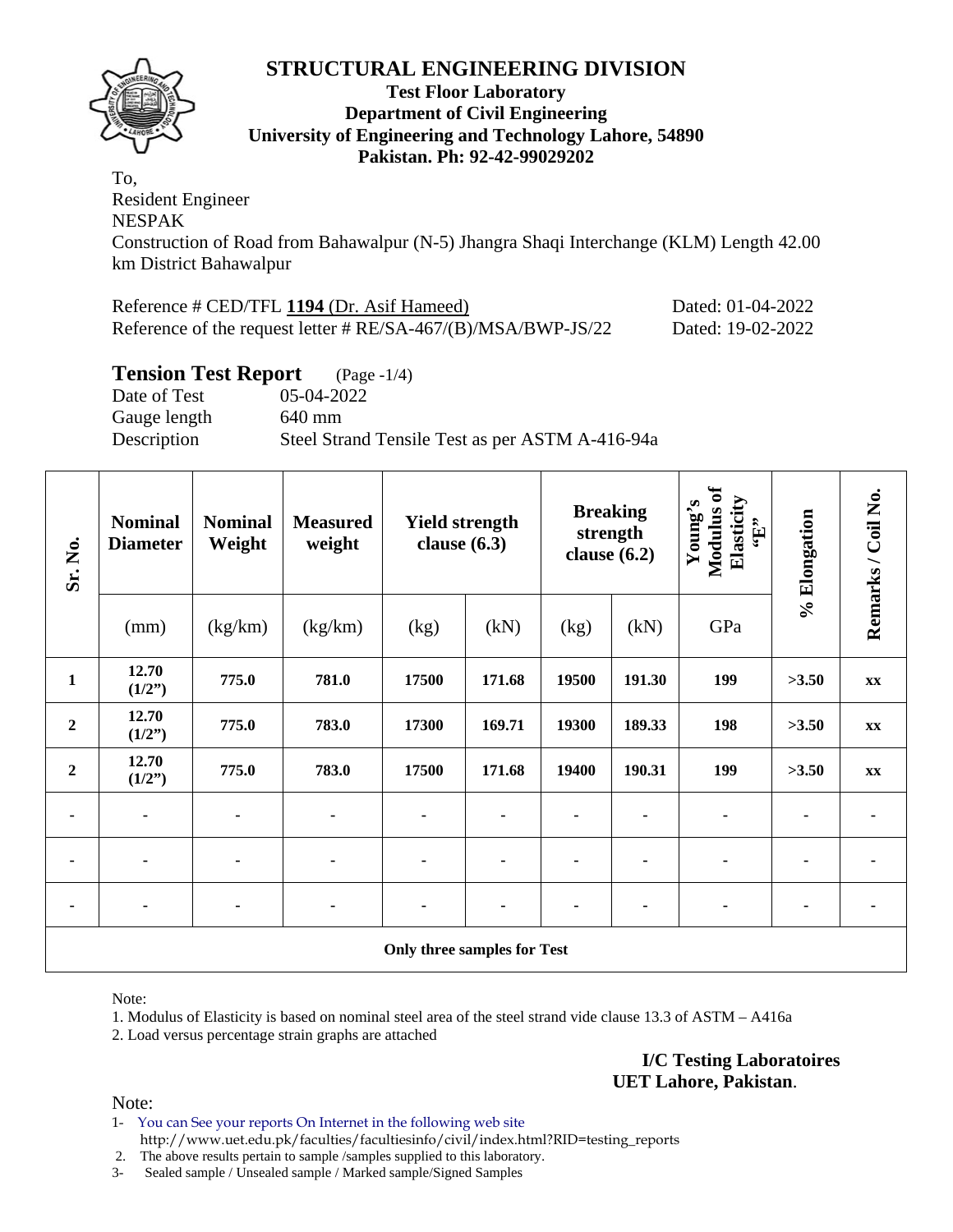#### **Test Floor Laboratory Department of Civil Engineering University of Engineering and Technology Lahore, 54890 Pakistan. Ph: 92-42-99029202**

To, Resident Engineer NESPAK Construction of Road from Bahawalpur (N-5) Jhangra Shaqi Interchange (KLM) Length 42.00 km District Bahawalpur

| Reference # CED/TFL 1194 (Dr. Asif Hameed)                       | Dated: 01-04-2022 |
|------------------------------------------------------------------|-------------------|
| Reference of the request letter $\# RE/SA-467/(B)/MSA/BWP-JS/22$ | Dated: 19-02-2022 |

**Graph**  $(Page - 2/4)$ 



**I/C Testing Laboratoires UET Lahore, Pakistan**.

- 1- You can See your reports On Internet in the following web site http://www.uet.edu.pk/faculties/facultiesinfo/civil/index.html?RID=testing\_reports
- 2. The above results pertain to sample /samples supplied to this laboratory.
- 3- Sealed sample / Unsealed sample / Marked sample/Signed Samples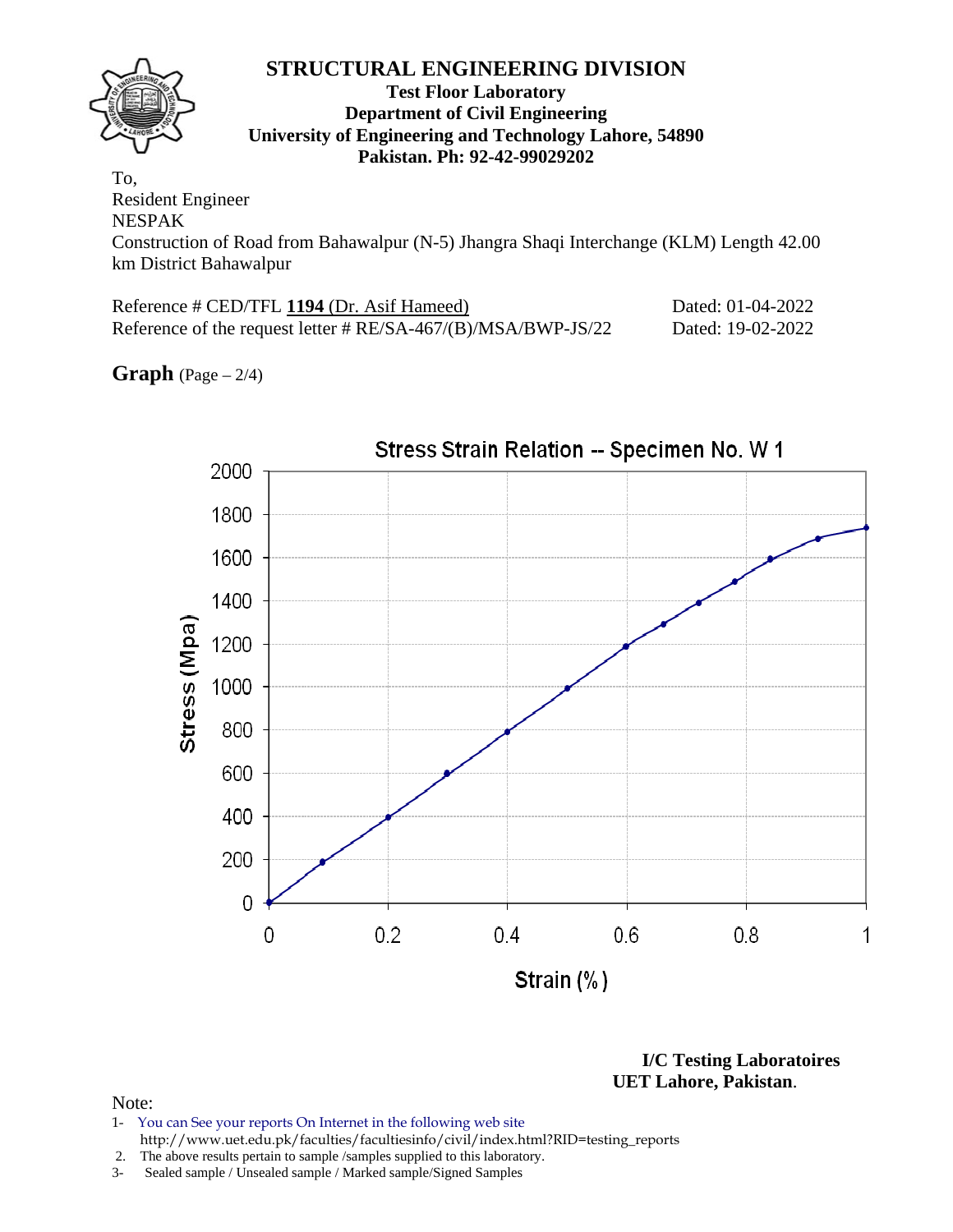#### **Test Floor Laboratory Department of Civil Engineering University of Engineering and Technology Lahore, 54890 Pakistan. Ph: 92-42-99029202**

To, Resident Engineer NESPAK Construction of Road from Bahawalpur (N-5) Jhangra Shaqi Interchange (KLM) Length 42.00 km District Bahawalpur

| Reference # CED/TFL 1194 (Dr. Asif Hameed)                       | Dated: 01-04-2022 |
|------------------------------------------------------------------|-------------------|
| Reference of the request letter $\# RE/SA-467/(B)/MSA/BWP-JS/22$ | Dated: 19-02-2022 |

**Graph** (Page – 3/4)



**I/C Testing Laboratoires UET Lahore, Pakistan**.

#### Note:

1- You can See your reports On Internet in the following web site http://www.uet.edu.pk/faculties/facultiesinfo/civil/index.html?RID=testing\_reports

2. The above results pertain to sample /samples supplied to this laboratory.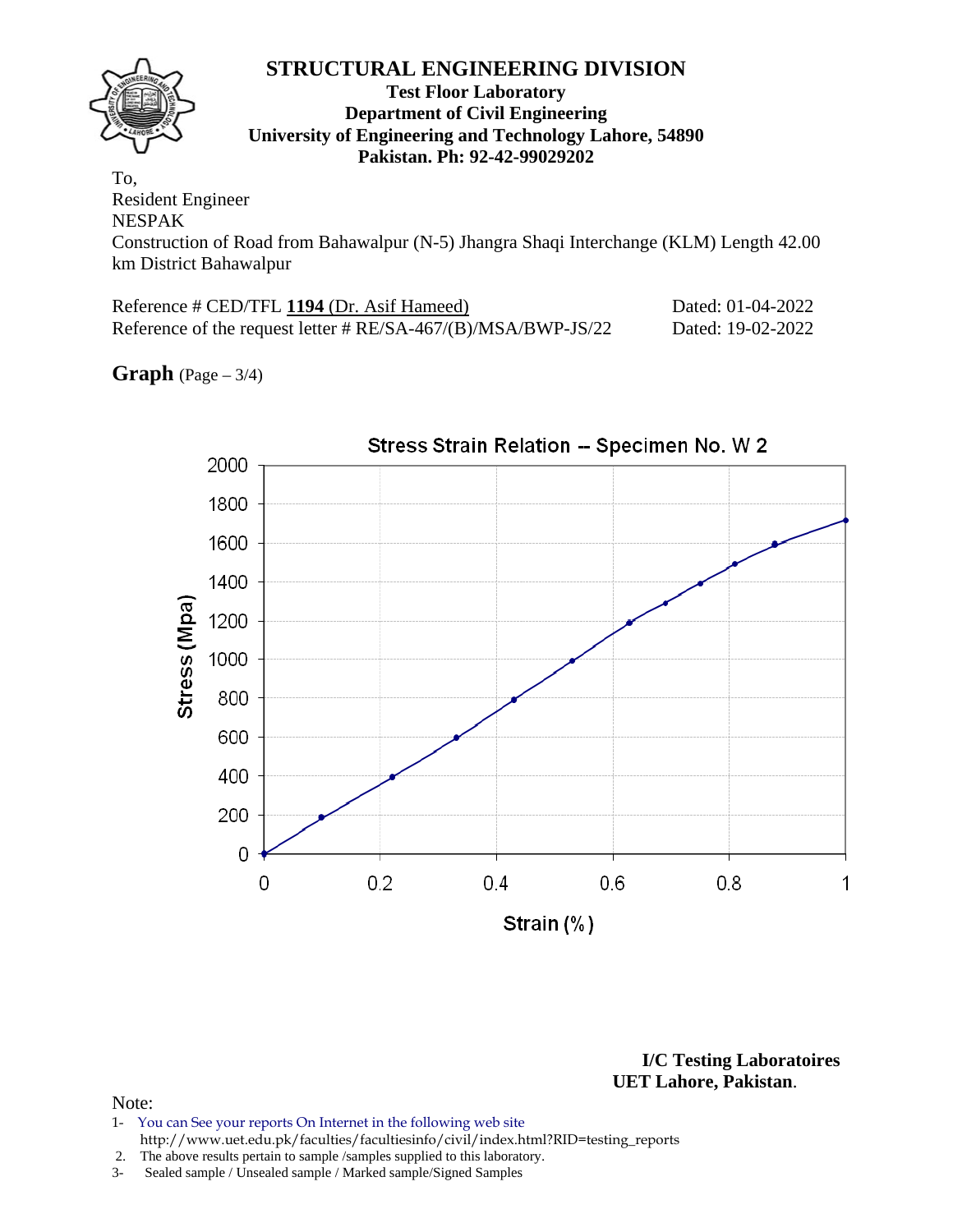#### **Test Floor Laboratory Department of Civil Engineering University of Engineering and Technology Lahore, 54890 Pakistan. Ph: 92-42-99029202**

To, Resident Engineer NESPAK Construction of Road from Bahawalpur (N-5) Jhangra Shaqi Interchange (KLM) Length 42.00 km District Bahawalpur

| Reference # CED/TFL 1194 (Dr. Asif Hameed)                       | Dated: 01-04-2022 |
|------------------------------------------------------------------|-------------------|
| Reference of the request letter $\# RE/SA-467/(B)/MSA/BWP-JS/22$ | Dated: 19-02-2022 |

**Graph** (Page – 4/4)



**I/C Testing Laboratoires UET Lahore, Pakistan**.

#### Note:

1- You can See your reports On Internet in the following web site http://www.uet.edu.pk/faculties/facultiesinfo/civil/index.html?RID=testing\_reports

2. The above results pertain to sample /samples supplied to this laboratory.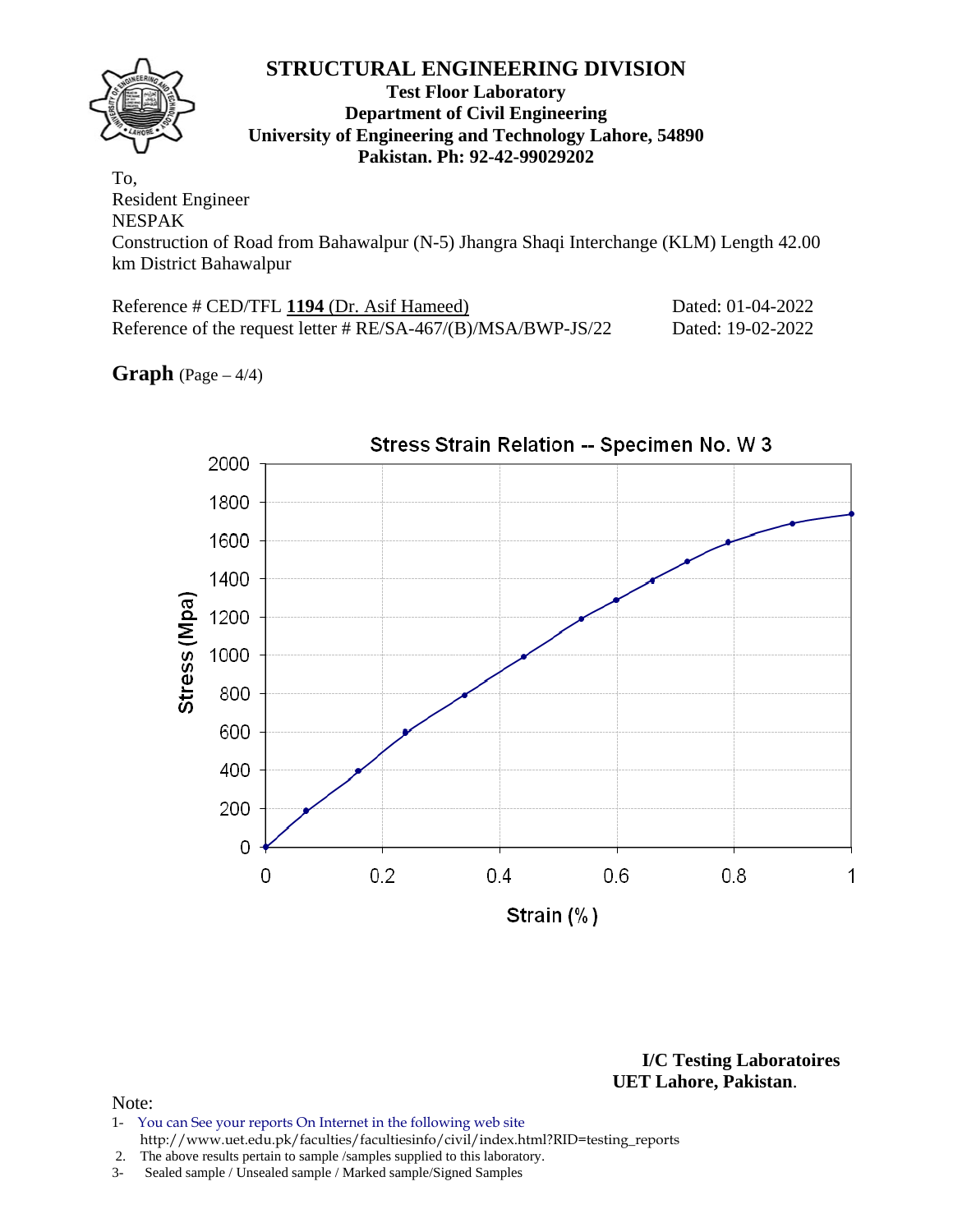

**Test Floor Laboratory Department of Civil Engineering University of Engineering and Technology Lahore, 54890 Pakistan. Ph: 92-42-99029202** 

To, M/S Imperium Hospitality (Pvt) Limited Gulberg II, Lahore

Reference # CED/TFL 1203(Engr. Amina Rajput) Dated: 01-04-2022 Reference of the request letter # IHPL/Steel/0188 Dated: 31-03-2022

| <b>Tension Test Report</b> (Page -1/1) |                                                           |
|----------------------------------------|-----------------------------------------------------------|
| Date of Test                           | 05-04-2022                                                |
| Gauge length                           | 8 inches                                                  |
| Description                            | Deformed Steel Bar Tensile and Bend Test as per ASTM-A615 |

| Sr. No.                                       | Weight   | Diameter/<br><b>Size</b> |                         |         |        |      |      |                                                                    |               |         | Area<br>$(in^2)$ | <b>Yield load</b> | <b>Breaking</b><br>Load |     | <b>Yield Stress</b><br>(psi) |  | <b>Ultimate Stress</b><br>(psi) | Elongation | % Elongation | Remarks |
|-----------------------------------------------|----------|--------------------------|-------------------------|---------|--------|------|------|--------------------------------------------------------------------|---------------|---------|------------------|-------------------|-------------------------|-----|------------------------------|--|---------------------------------|------------|--------------|---------|
|                                               | (1bs/ft) | Nominal<br>$(\#)$        | <b>Actual</b><br>(inch) | Nominal | Actual | (kg) | (kg) | Nominal                                                            | <b>Actual</b> | Nominal | Actual           | (inch)            |                         |     |                              |  |                                 |            |              |         |
| 1                                             | 0.378    | $\overline{\mathbf{3}}$  | 0.376                   | 0.11    | 0.111  | 3410 | 5350 | 68400                                                              | 67660         | 107200  | 106200           | 1.00              | 12.5                    |     |                              |  |                                 |            |              |         |
| $\overline{2}$                                | 0.398    | $\mathbf{3}$             | 0.386                   | 0.11    | 0.117  | 4200 | 5810 | 84200                                                              | 79190         | 116500  | 109600           | 1.20              | 15.0                    | PCS |                              |  |                                 |            |              |         |
| 3                                             | 0.443    | $\overline{\mathbf{3}}$  | 0.407                   | 0.11    | 0.130  | 4450 | 6190 | 89200                                                              | 75260         | 124100  | 104700           | 1.10              | 13.8                    |     |                              |  |                                 |            |              |         |
|                                               |          | ۰                        |                         | ۰       |        |      |      |                                                                    |               |         |                  | $\blacksquare$    |                         |     |                              |  |                                 |            |              |         |
|                                               |          | ۰                        |                         |         |        |      |      |                                                                    |               |         |                  |                   |                         |     |                              |  |                                 |            |              |         |
| ٠                                             |          | ۰                        |                         |         |        |      |      |                                                                    |               |         |                  |                   |                         |     |                              |  |                                 |            |              |         |
|                                               |          |                          |                         |         |        |      |      | Note: only three samples for tensile and two samples for bend test |               |         |                  |                   |                         |     |                              |  |                                 |            |              |         |
|                                               |          |                          |                         |         |        |      |      |                                                                    |               |         |                  |                   |                         |     |                              |  |                                 |            |              |         |
| <b>Bend Test</b>                              |          |                          |                         |         |        |      |      |                                                                    |               |         |                  |                   |                         |     |                              |  |                                 |            |              |         |
| #3 Bar Bend Test Through 180° is Satisfactory |          |                          |                         |         |        |      |      |                                                                    |               |         |                  |                   |                         |     |                              |  |                                 |            |              |         |
| #3 Bar Bend Test Through 180° is Satisfactory |          |                          |                         |         |        |      |      |                                                                    |               |         |                  |                   |                         |     |                              |  |                                 |            |              |         |
|                                               |          |                          |                         |         |        |      |      |                                                                    |               |         |                  |                   |                         |     |                              |  |                                 |            |              |         |

Witness by Engr. Rafi Ullah Bajwa (IHPL) & Engr. Ali Husain Khan

**I/C Testing Laboratoires UET Lahore, Pakistan**.

Note:

1- You can See your reports On Internet in the following web site http://www.uet.edu.pk/faculties/facultiesinfo/civil/index.html?RID=testing\_reports

2. The above results pertain to sample /samples supplied to this laboratory.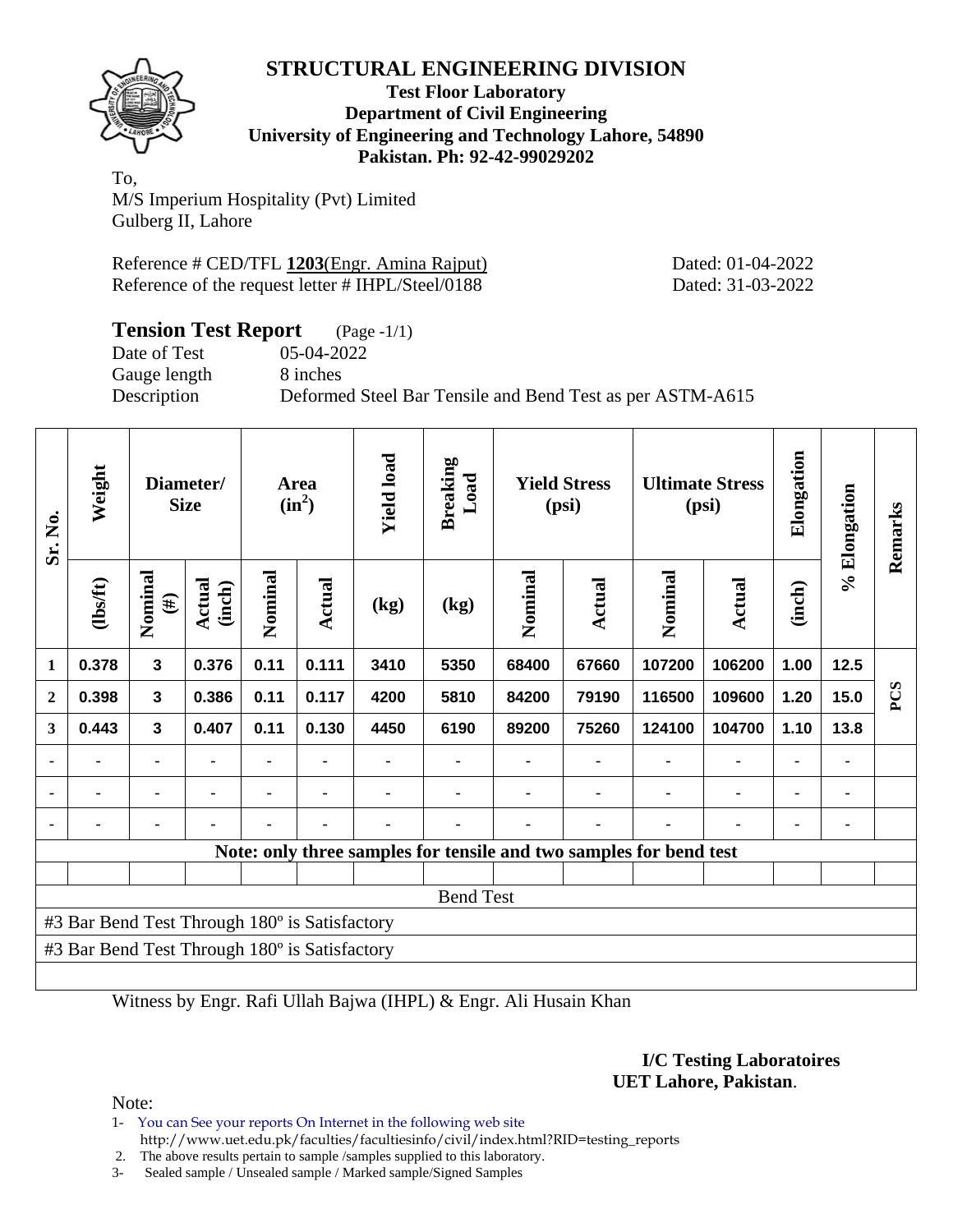

**Test Floor Laboratory Department of Civil Engineering University of Engineering and Technology Lahore, 54890 Pakistan. Ph: 92-42-99029202** 

To, Project Manager Usman Ibrahim Construction Construction of HIGH-Q Mall & Offices at 3-A

Reference # CED/TFL 1208 (Dr. Asif Hameed) Dated: 04-04-2022 Reference of the request letter # QC/HQ/CIVIL/004 Dated: 04-04-2022

## **Tension Test Report** (Page -1/2)

Date of Test 05-04-2022 Gauge length 640 mm

Description Steel Strand Tensile Test as per ASTM A-416-94a

| Sr. No.                  | <b>Nominal</b><br><b>Diameter</b> | <b>Nominal</b><br>Weight | <b>Measured</b><br>weight | clause $(6.3)$ | <b>Yield strength</b> | <b>Breaking</b><br>strength<br>clause $(6.2)$ |        | Modulus of<br>Elasticity<br>Young's<br>$\mathbf{f}$ . | % Elongation | Remarks / Coil No. |
|--------------------------|-----------------------------------|--------------------------|---------------------------|----------------|-----------------------|-----------------------------------------------|--------|-------------------------------------------------------|--------------|--------------------|
|                          | (mm)                              | (kg/km)                  | (kg/km)                   | (kg)           | (kN)                  | (kg)                                          | (kN)   | GPa                                                   |              |                    |
| $\mathbf{1}$             | 12.70<br>(1/2")                   | 775.0                    | 770.0                     | 17500          | 171.68                | 19600                                         | 192.28 | 199                                                   | >3.50        | XX                 |
| $\overline{2}$           | 12.70<br>(1/2")                   | 775.0                    | 769.0                     | 17600          | 172.66                | 19500                                         | 191.30 | 198                                                   | >3.50        | $\mathbf{XX}$      |
| ۰                        | ۰                                 | ٠                        | $\blacksquare$            | $\blacksquare$ |                       |                                               |        | $\blacksquare$                                        |              |                    |
| ٠                        | ۰                                 | ۰                        |                           | ٠              |                       |                                               |        | $\blacksquare$                                        |              |                    |
|                          |                                   |                          |                           |                |                       |                                               |        |                                                       |              |                    |
| $\blacksquare$           |                                   |                          |                           |                |                       |                                               |        | $\blacksquare$                                        |              |                    |
| Only two sample for Test |                                   |                          |                           |                |                       |                                               |        |                                                       |              |                    |

Note:

1. Modulus of Elasticity is based on nominal steel area of the steel strand vide clause 13.3 of ASTM – A416a 2. Load versus percentage strain graphs are attached

> **I/C Testing Laboratoires UET Lahore, Pakistan**.

Note:

1- You can See your reports On Internet in the following web site http://www.uet.edu.pk/faculties/facultiesinfo/civil/index.html?RID=testing\_reports

2. The above results pertain to sample /samples supplied to this laboratory.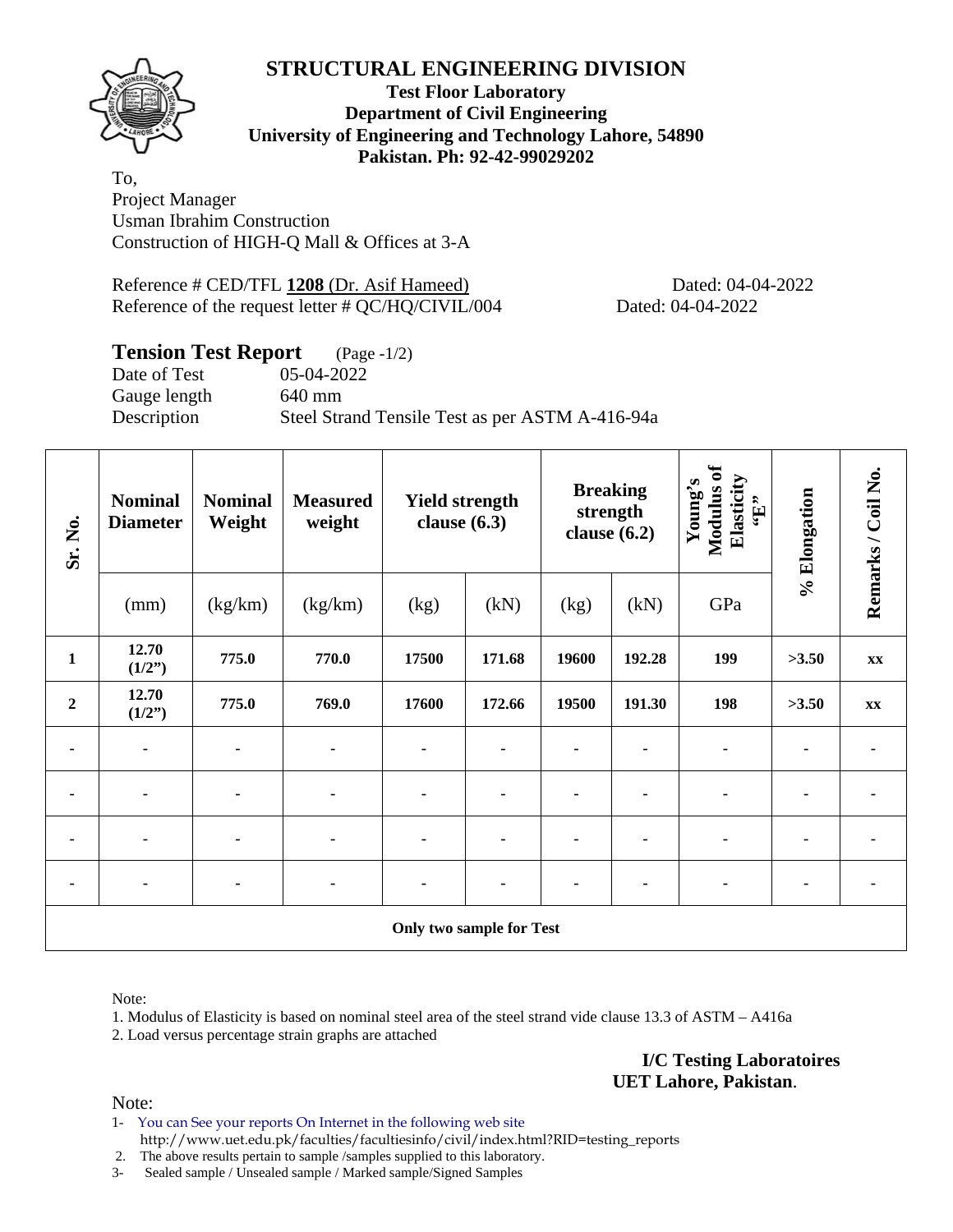#### **Test Floor Laboratory Department of Civil Engineering University of Engineering and Technology Lahore, 54890 Pakistan. Ph: 92-42-99029202**

To, Project Manager Usman Ibrahim Construction Construction of HIGH-Q Mall & Offices at 3-A

Reference # CED/TFL 1208 (Dr. Asif Hameed) Dated: 04-04-2022 Reference of the request letter # QC/HQ/CIVIL/004 Dated: 04-04-2022

**Graph** (Page – 2/3)



**I/C Testing Laboratoires UET Lahore, Pakistan**.

- 1- You can See your reports On Internet in the following web site http://www.uet.edu.pk/faculties/facultiesinfo/civil/index.html?RID=testing\_reports
- 2. The above results pertain to sample /samples supplied to this laboratory.
- 3- Sealed sample / Unsealed sample / Marked sample/Signed Samples